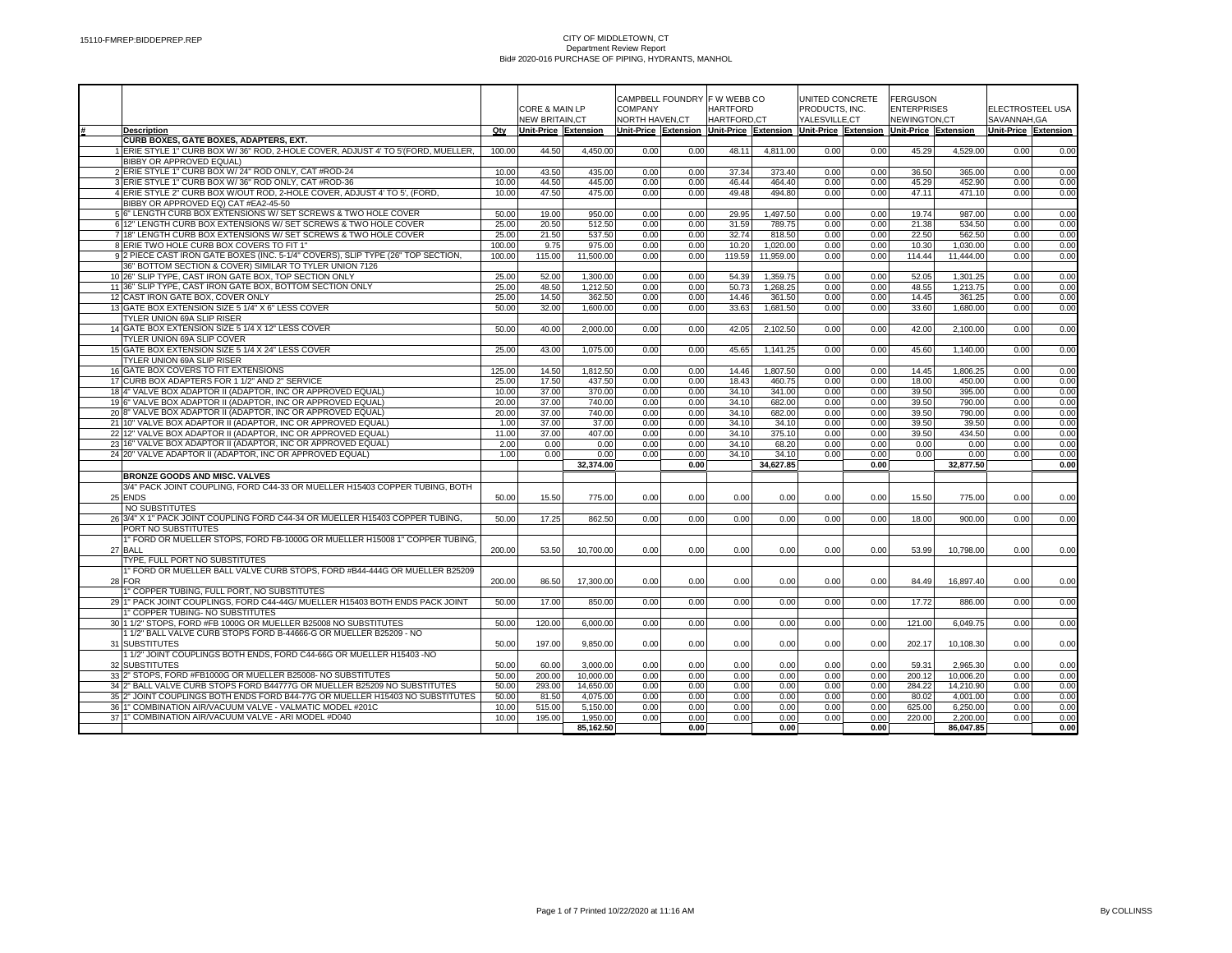|                                                                                                                                                   |              |                       |                  |                |              | CAMPBELL FOUNDRY F W WEBB CO |              | UNITED CONCRETE |              | <b>FERGUSON</b>                                                                                     |                  |                                 |              |  |
|---------------------------------------------------------------------------------------------------------------------------------------------------|--------------|-----------------------|------------------|----------------|--------------|------------------------------|--------------|-----------------|--------------|-----------------------------------------------------------------------------------------------------|------------------|---------------------------------|--------------|--|
|                                                                                                                                                   |              | CORE & MAIN LP        |                  | <b>COMPANY</b> |              | <b>HARTFORD</b>              |              | PRODUCTS, INC.  |              | <b>ENTERPRISES</b>                                                                                  |                  | ELECTROSTEEL USA<br>SAVANNAH.GA |              |  |
|                                                                                                                                                   |              | <b>NEW BRITAIN.CT</b> |                  | NORTH HAVEN.CT |              | <b>HARTFORD.CT</b>           |              | YALESVILLE.CT   |              | NEWINGTON.CT<br>Unit-Price Extension Unit-Price Extension Unit-Price Extension Unit-Price Extension |                  |                                 |              |  |
| <b>Description</b><br>SERVICE SADDLES, REPAIR SLEEVES, COUPLING                                                                                   | Qty          | Unit-Price Extension  |                  |                |              |                              |              |                 |              |                                                                                                     |                  | Unit-Price Extension            |              |  |
| 38 4" SMITH BLAIR 442 CAST COUPLING, CAT. #442-00000510 OR AS REQUIRED                                                                            | 6.00         | 103.00                | 618.00           | 0.00           | 0.00         | 0.00                         | 0.00         | 0.00            | 0.00         | 95.53                                                                                               | 573.15           | 0.00                            | 0.00         |  |
| 39 6" SMITH BLAIR 442 CAST COUPLING, CAT. #442-00000722 OR AS REQUIRED                                                                            | 6.00         | 124.00                | 744.00           | 0.00           | 0.00         | 0.00                         | 0.00         | 0.00            | 0.00         | 114.18                                                                                              | 685.05           | 0.00                            | 0.00         |  |
| 40 8" SMITH BLAIR 442 CAST COUPLING, CAT. #442-00000930 OR AS REQUIRED                                                                            | 6.00         | 165.00                | 990.00           | 0.00           | 0.00         | 0.00                         | 0.00         | 0.00            | 0.00         | 152.77                                                                                              | 916.64           | 0.00                            | 0.00         |  |
| 41 10" SMITH BLAIR 442 CAST COUPLING, CAT. #442-00001160- 400 OR AS REQUIRED                                                                      | 6.00         | 277.00                | 1.662.00         | 0.00           | 0.00         | 0.00                         | 0.00         | 0.00            | 0.00         | 263.46                                                                                              | 1,580.78         | 0.00                            | 0.00         |  |
| 42 12" SMITH BLAIR 442 CAST COUPLING, CAT. #442-00001350- 400 OR AS REQUIRED                                                                      | 4.00         | 299.00                | 1,196.00         | 0.00           | 0.00         | 0.00                         | 0.00         | 0.00            | 0.00         | 283.78                                                                                              | 1,135.13         | 0.00                            | 0.00         |  |
| 43 16" SMITH BLAIR 442 CAST COUPLING, CAT. #442-00001780- 400 OR AS REQUIRED                                                                      | 4.00         | 517.00                | 2,068.00         | 0.00           | 0.00         | 0.00                         | 0.00         | 0.00            | 0.00         | 489.95                                                                                              | 1,959.79         | 0.00                            | 0.00         |  |
| 44 4" 226 SMITH BLAIR FULL CIRCLE CLAMP COUPLING SINGLE BAND CAT. #226-00048015-                                                                  | 4.00         | 89.00                 | 356.00           | 0.00           | 0.00         | 0.00                         | 0.00         | 0.00            | 0.00         | 85.53                                                                                               | 342.10           | 0.00                            | 0.00         |  |
| 45 6" 226 SMITH BLAIR FULL CIRCLE CLAMP COUPLING SINGLE BAND, CAT.#226-00069015-                                                                  | 10.00        | 103.00                | 1.030.00         | 0.00           | 0.00         | 0.00                         | 0.00         | 0.00            | 0.00         | 94.90                                                                                               | 948.97           | 0.00                            | 0.00         |  |
| 46 8" 226 SMITH BLAIR FULL CIRCLE CLAMP COUPLING SINGLE BAND, CAT.#226-00090515-                                                                  | 4.00         | 126.00                | 504.00           | 0.00           | 0.00         | 0.00                         | 0.00         | 0.00            | 0.00         | 116.55                                                                                              | 466.19           | 0.00                            | 0.00         |  |
| 10" 226 SMITHBLAIR FULL CIRCLE CLAMP COUPLING SINGLE BAND, CAT.#226-00111015-                                                                     |              |                       |                  |                |              |                              |              |                 |              |                                                                                                     |                  |                                 |              |  |
| 47 000                                                                                                                                            | 4.00         | 153.00                | 612.00           | 0.00           | 0.00         | 0.00                         | 0.00         | 0.00            | 0.00         | 145.54                                                                                              | 582.14           | 0.00                            | 0.00         |  |
| 12" 226 SMITHBLAIR FULL CIRCLE CLAMP COUPLING SINGLE BAND, CAT.#226-00132015-                                                                     |              |                       |                  |                |              |                              |              |                 |              |                                                                                                     |                  |                                 |              |  |
| 48 000                                                                                                                                            | 4.00         | 176.00                | 704.00           | 0.00           | 0.00         | 0.00                         | 0.00         | 0.00            | 0.00         | 167.69                                                                                              | 670.76           | 0.00                            | 0.00         |  |
| 4" 227 SMITH BLAIR FULL CIRCLE CLAMP COUPLING DOUBLE BAND, CAT.#227-00050015-                                                                     |              |                       |                  |                |              |                              |              |                 |              |                                                                                                     |                  |                                 |              |  |
| 49 000                                                                                                                                            | 2.00         | 127.00                | 254.00           | 0.00           | 0.00         | 0.00                         | 0.00         | 0.00            | 0.00         | 120.74                                                                                              | 241.48           | 0.00                            | 0.00         |  |
| 6" 227 SMITH BLAIR FULL CIRCLE CLAMP COUPLING DOUBLE BAND, CAT.#227-00069015-                                                                     |              |                       |                  |                |              |                              |              |                 |              |                                                                                                     |                  |                                 |              |  |
| 50 000<br>8" 227 SMITH BLAIR FULL CIRCLE CLAMP COUPLING DOUBLE BAND, CAT.#227-00090515-                                                           | 2.00         | 143.00                | 286.00           | 0.00           | 0.00         | 0.00                         | 0.00         | 0.00            | 0.00         | 136.86                                                                                              | 273.71           | 0.00                            | 0.00         |  |
| 51 000                                                                                                                                            | 2.00         | 163.00                | 326.00           | 0.00           | 0.00         | 0.00                         | 0.00         | 0.00            | 0.00         | 155.60                                                                                              | 311.20           | 0.00                            | 0.00         |  |
| 10" 227 SMITHBLAIR FULL CIRCLE CLAMP COUPLING DOUBLE BAND, CAT.#227-00111015-                                                                     |              |                       |                  |                |              |                              |              |                 |              |                                                                                                     |                  |                                 |              |  |
| 52 000                                                                                                                                            | 2.00         | 213.00                | 426.00           | 0.00           | 0.00         | 0.00                         | 0.00         | 0.00            | 0.00         | 202.05                                                                                              | 404.10           | 0.00                            | 0.00         |  |
| 12" 227 SMITHBLAIR FULL CIRCLE CLAMP COUPLING DOUBLE BAND, CAT.#227-00132015-                                                                     |              |                       |                  |                |              |                              |              |                 |              |                                                                                                     |                  |                                 |              |  |
| 53 000                                                                                                                                            | 2.00         | 233.00                | 466.00           | 0.00           | 0.00         | 0.00                         | 0.00         | 0.00            | 0.00         | 221.30                                                                                              | 442.60           | 0.00                            | 0.00         |  |
| 16" 228 SMITHBLAIR FULL CIRCLE CLAMP COUPLING DOUBLE BAND, CAT.#228-20171515-                                                                     |              |                       |                  |                |              |                              |              |                 |              |                                                                                                     |                  |                                 |              |  |
| 54 000                                                                                                                                            | 2.00         | 367.00                | 734.00           | 0.00           | 0.00         | 0.00                         | 0.00         | 0.00            | 0.00         | 348.05                                                                                              | 696.10           | 0.00                            | 0.00         |  |
| 20" 228 SMITHBLAIR FULL CIRCLE CLAMP COUPLING DOUBLE BAND. CAT.#228-20207015-                                                                     |              |                       |                  |                |              |                              |              |                 |              |                                                                                                     |                  |                                 |              |  |
| 55 000                                                                                                                                            | 2.00         | 403.00                | 806.00           | 0.00           | 0.00         | 0.00                         | 0.00         | 0.00            | 0.00         | 381.89                                                                                              | 763.78           | 0.00                            | 0.00         |  |
| 56 6" X 3/4" SMITH BLAIR SERVICE SADDLES, DOUBLE BALE STRAP STYLE #317                                                                            | 8.00         | 47.00                 | 376.00           | 0.00           | 0.00         | 0.00                         | 0.00         | 0.00            | 0.00         | 43.44                                                                                               | 347.55           | 0.00                            | 0.00         |  |
| 57 6" X 1" SMITH BLAIR SERVICE SADDLES, DOUBLE BALE STRAP STYLE #317                                                                              | 8.00         | 47.00                 | 376.00           | 0.00           | 0.00         | 0.00                         | 0.00         | 0.00            | 0.00         | 43.44                                                                                               | 347.55           | 0.00                            | 0.00         |  |
| 58 6" X 1 1/2" SMITH BLAIR SERVICE SADDLES, DOUBLE BALE STRAP, STYLE #317                                                                         | 24.00        | 50.00                 | 1,200.00         | 0.00           | 0.00         | 0.00                         | 0.00         | 0.00            | 0.00         | 47.19                                                                                               | 1,132.44         | 0.00                            | 0.00         |  |
| 59 6" X 2" SMITH BLAIR SERVICE SADDLES, DOUBLE BALE STRAP STYLE #317                                                                              | 24.00        | 56.00                 | 1.344.00         | 0.00           | 0.00         | 0.00                         | 0.00         | 0.00            | 0.00         | 52.07                                                                                               | 1,249.73         | 0.00                            | 0.00         |  |
| 60 8" X 3/4" SMITH BLAIR SERVICE SADDLE, DOUBLE BALE STRAP STYLE #317                                                                             | 4.00         | 55.00                 | 220.00           | 0.00           | 0.00         | 0.00                         | 0.00         | 0.00            | 0.00         | 51.33                                                                                               | 205.32           | 0.00                            | 0.00         |  |
| 61 8" X 1" SMITH BLAIR SERVICE SADDLE, DOUBLE BALE STRAP STYLE #317                                                                               | 4.00         | 55.00                 | 220.00           | 0.00           | 0.00         | 0.00                         | 0.00         | 0.00            | 0.00         | 51.33                                                                                               | 205.32           | 0.00                            | 0.00         |  |
| 62 8" X 1 1/2" SMITH BLAIR SERVICE SADDLES, DOUBLE BALE STRAP, STYLE #317                                                                         | 24.00        | 60.00                 | 1,440.00         | 0.00           | 0.00         | 0.00                         | 0.00         | 0.00            | 0.00         | 55.55                                                                                               | 1,333.10         | 0.00                            | 0.00         |  |
| 63 8" X 2" SMITH BLAIR SERVICE SADDLES, DOUBLE BALE STRAP STYLE #317                                                                              | 24.00        | 65.00                 | 1,560.00         | 0.00           | 0.00         | 0.00                         | 0.00         | 0.00            | 0.00         | 60.61                                                                                               | 1,454.59         | 0.00                            | 0.00         |  |
| 64 10" X 3/4" SMITH BLAIR SERVICE SADDLE, DOUBLE BALE STRAP STYLE #317                                                                            | 4.00         | 64.00                 | 256.00           | 0.00           | 0.00         | 0.00                         | 0.00         | 0.00            | 0.00         | 61.01                                                                                               | 244.04           | 0.00                            | 0.00         |  |
| 65 10" X 1" SMITH BLAIR SERVICE SADDLE, DOUBLE BALE STRAP STYLE #317<br>66 10" X 1 1/2" SMITH BLAIR SERVICE SADDLE, DOUBLE BALE STRAP, STYLE #317 | 4.00<br>4.00 | 66.00<br>71.00        | 264.00<br>284.00 | 0.00<br>0.00   | 0.00<br>0.00 | 0.00<br>0.00                 | 0.00<br>0.00 | 0.00<br>0.00    | 0.00<br>0.00 | 61.01<br>65.64                                                                                      | 244.04           | 0.00<br>0.00                    | 0.00<br>0.00 |  |
| 67 10" X 2" SMITH BLAIR SERVICE SADDLE, DOUBLE BALE STRAP STYLE #317                                                                              | 4.00         | 74.00                 | 296.00           | 0.00           | 0.00         | 0.00                         | 0.00         | 0.00            | 0.00         | 70.77                                                                                               | 262.56<br>283.09 | 0.00                            | 0.00         |  |
| 68 12" X 3/4" SMITH BLAIR SERVICE SADDLES, DOUBLE BALE STRAP STYLE #317                                                                           | 4.00         | 76.00                 | 304.00           | 0.00           | 0.00         | 0.00                         | 0.00         | 0.00            | 0.00         | 71.00                                                                                               | 284.00           | 0.00                            | 0.00         |  |
| 69 12" X 1" SMITH BLAIR SERVICE SADDLES, DOUBLE BALE STRAP STYLE #317                                                                             | 4.00         | 76.00                 | 304.00           | 0.00           | 0.00         | 0.00                         | 0.00         | 0.00            | 0.00         | 71.00                                                                                               | 284.00           | 0.00                            | 0.00         |  |
| 70 12" X 1 1/2" SMITH BLAIR SERVICE SADDLES, DOUBLE BALE STRAP, STYLE #317                                                                        | 24.00        | 79.00                 | 1,896.00         | 0.00           | 0.00         | 0.00                         | 0.00         | 0.00            | 0.00         | 76.05                                                                                               | 1,825.20         | 0.00                            | 0.00         |  |
| 71 12" X 2" SMITH BLAIR SERVICE SADDLES, DOUBLE BALE STRAP STYLE #317                                                                             | 24.00        | 85.00                 | 2.040.00         | 0.00           | 0.00         | 0.00                         | 0.00         | 0.00            | 0.00         | 81.35                                                                                               | 1.952.40         | 0.00                            | 0.00         |  |
| 72 16" X 3/4" SMITH BLAIR SERVICE SADDLES, DOUBLE BALE STRAP STYLE #317                                                                           | 24.00        | 107.00                | 2,568.00         | 0.00           | 0.00         | 0.00                         | 0.00         | 0.00            | 0.00         | 102.17                                                                                              | 2,452.08         | 0.00                            | 0.00         |  |
| 73 16" X 1" SMITH BLAIR SERVICE SADDLES, DOUBLE BALE STRAP STYLE #317                                                                             | 24.00        | 107.00                | 2.568.00         | 0.00           | 0.00         | 0.00                         | 0.00         | 0.00            | 0.00         | 102.17                                                                                              | 2.452.08         | 0.00                            | 0.00         |  |
| 74 16" X 1 1/2" SMITH BLAIR SERVICE SADDLES, DOUBLE BALE STRAP, STYLE #317                                                                        | 24.00        | 118.00                | 2,832.00         | 0.00           | 0.00         | 0.00                         | 0.00         | 0.00            | 0.00         | 109.22                                                                                              | 2,621.28         | 0.00                            | 0.00         |  |
| 75 16" X 2" SMITH BLAIR SERVICE SADDLES, DOUBLE BALE STRAP STYLE #317                                                                             | 24.00        | 118.00                | 2,832.00         | 0.00           | 0.00         | 0.00                         | 0.00         | 0.00            | 0.00         | 109.22                                                                                              | 2,621.28         | 0.00                            | 0.00         |  |
| 76 20" X 3/4" SMITH BLAIR SERVICE SADDLES, DOUBLE BALE STRAP STYLE #317                                                                           | 24.00        | 160.00                | 3,840.00         | 0.00           | 0.00         | 0.00                         | 0.00         | 0.00            | 0.00         | 151.96                                                                                              | 3,647.04         | 0.00                            | 0.00         |  |
| 77 20" X 1" SMITH BLAIR SERVICE SADDLES, DOUBLE BALE STRAP STYLE #317                                                                             | 24.00        | 160.00                | 3.840.00         | 0.00           | 0.00         | 0.00                         | 0.00         | 0.00            | 0.00         | 151.96                                                                                              | 3.647.04         | 0.00                            | 0.00         |  |
| 78 20" X 1 1/2" SMITH BLAIR SERVICE SADDLES, DOUBLE BALE STRAP, STYLE #317                                                                        | 24.00        | 167.00                | 4.008.00         | 0.00           | 0.00         | 0.00                         | 0.00         | 0.00            | 0.00         | 159.17                                                                                              | 3,820.08         | 0.00                            | 0.00         |  |
| 79 20" X 2" SMITH BLAIR SERVICE SADDLES, DOUBLE BALE STRAP STYLE #317                                                                             | 24.00        | 167.00                | 4,008.00         | 0.00           | 0.00         | 0.00                         | 0.00         | 0.00            | 0.00         | 159.17                                                                                              | 3,820.08         | 0.00                            | 0.00         |  |
| 80 6" TOTAL PIPING SOLUTIONS, INC., QUICK-SLEEVE BELL JOINT REPAIR                                                                                | 10.00        | 697.00                | 6,970.00         | 0.00           | 0.00         | 0.00                         | 0.00         | 0.00            | 0.00         | 937.85                                                                                              | 9,378.50         | 0.00                            | 0.00         |  |
| 81 8" TOTAL PIPING SOLUTIONS, INC., QUICK-SLEEVE BELL JOINT REPAIR                                                                                | 10.00        | 851.00                | 8,510.00         | 0.00           | 0.00         | 0.00                         | 0.00         | 0.00            | 0.00         | 1,143.25                                                                                            | 11,432.50        | 0.00                            | 0.00         |  |
| 82 10" TOTAL PIPING SOLUTIONS, INC., QUICK-SLEEVE BELL JOINT REPAIR                                                                               | 10.00        | 1,122.00              | 11,220.00        | 0.00           | 0.00         | 0.00                         | 0.00         | 0.00            | 0.00         | 1,508.05                                                                                            | 15,080.50        | 0.00                            | 0.00         |  |
| 83 12" TOTAL PIPING SOLUTIONS, INC., QUICK-SLEEVE BELL JOINT REPAIR                                                                               | 10.00        | 1.154.00              | 11.540.00        | 0.00           | 0.00         | 0.00                         | 0.00<br>0.00 | 0.00            | 0.00         | 1.550.98                                                                                            | 15,509.80        | 0.00                            | 0.00         |  |
|                                                                                                                                                   |              |                       | 90,898.00        |                | 0.00         |                              |              |                 | 0.00         |                                                                                                     | 101,130.86       |                                 | 0.00         |  |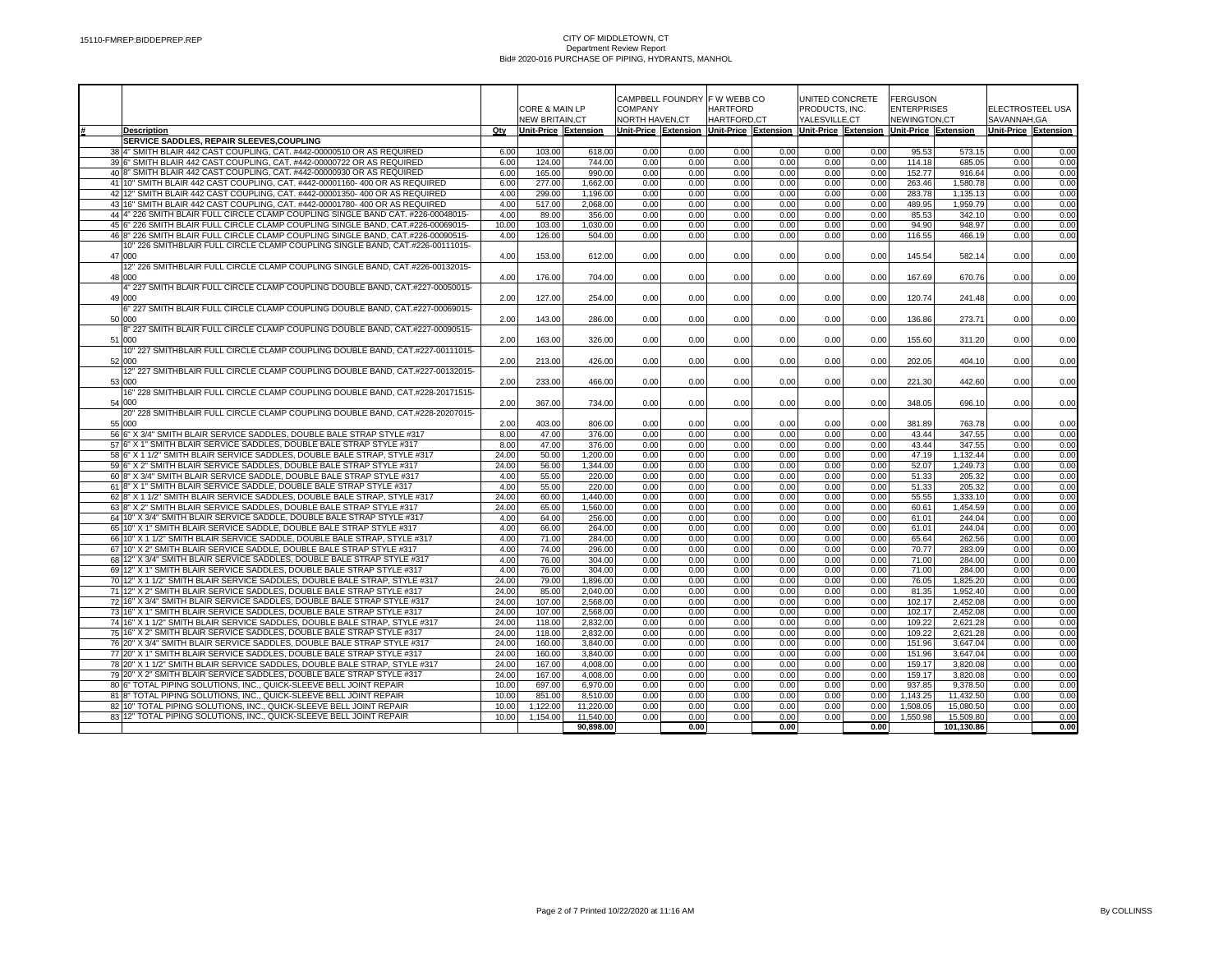|                                                                                                                                                  |                |                                         |                        |                                  | CAMPBELL FOUNDRY F W WEBB CO |                                |              |                                                                                     | UNITED CONCRETE | <b>FERGUSON</b>                    |                        |                                  |              |
|--------------------------------------------------------------------------------------------------------------------------------------------------|----------------|-----------------------------------------|------------------------|----------------------------------|------------------------------|--------------------------------|--------------|-------------------------------------------------------------------------------------|-----------------|------------------------------------|------------------------|----------------------------------|--------------|
|                                                                                                                                                  |                | CORE & MAIN LP<br><b>NEW BRITAIN,CT</b> |                        | <b>COMPANY</b><br>NORTH HAVEN,CT |                              | <b>HARTFORD</b><br>HARTFORD,CT |              | PRODUCTS, INC.<br>YALESVILLE,CT                                                     |                 | <b>ENTERPRISES</b><br>NEWINGTON,CT |                        | ELECTROSTEEL USA<br>SAVANNAH, GA |              |
| <b>Description</b>                                                                                                                               | Qty            | Unit-Price Extension                    |                        |                                  |                              |                                |              | Unit-Price Extension Unit-Price Extension Unit-Price Extension Unit-Price Extension |                 |                                    |                        | Unit-Price Extension             |              |
| <b>HYDRANT AND EXTENSIONS</b>                                                                                                                    |                |                                         |                        |                                  |                              |                                |              |                                                                                     |                 |                                    |                        |                                  |              |
| 84 MUELLER SUPER CENTURION FIRE HYDRANT, CAT. #A421, 4-1/2", THREE-WAY, 5 FT<br>OPEN LEFT, LESS ACCESSORIES, NO SUBSTITUTES                      | 50.00          | 1,787.00                                | 89,350.00              | 0.00                             | 0.00                         | 0.00                           | 0.00         | 0.00                                                                                | 0.00            | 1,798.29                           | 89,914.45              | 0.00                             | 0.00         |
| 85 MUELLER SUPER CENTURION FIRE HYDRANT, CAT. #A421, 4-1/2", THREE-WAY, 5-1/2 FT                                                                 | 1.00           | 1,820.00                                | 1,820.00               | 0.00                             | 0.00                         | 0.00                           | 0.00         | 0.00                                                                                | 0.00            | 1,830.87                           | 1,830.87               | 0.00                             | 0.00         |
| BURY, OPEN LEFT, LESS ACCESSORIES, NO SUBSTITUTES                                                                                                |                |                                         |                        |                                  |                              |                                |              |                                                                                     |                 |                                    |                        |                                  |              |
| 86 6" MUELLER HYDRANT EXTENSION KIT, CAT. #A-319, NO SUBSTITUTES<br>87 1' MUELLER HYDRANT EXTENSION KIT, CAT. #A-319, NO SUBSTITUTES             | 10.00<br>10.00 | 390.50<br>454.25                        | 3,905.00<br>4,542.50   | 0.00<br>0.00                     | 0.00<br>0.00                 | 0.00<br>0.00                   | 0.00<br>0.00 | 0.00<br>0.00                                                                        | 0.00<br>0.00    | 401.17<br>466.55                   | 4,011.68<br>4,665.47   | 0.00<br>0.00                     | 0.00<br>0.00 |
| 88 1'-6" MUELLER HYDRANT EXTENSION KIT, CAT. #A-319, NO SUBSTITUTES                                                                              | 10.00          | 492.00                                  | 4,920.00               | 0.00                             | 0.00                         | 0.00                           | 0.00         | 0.00                                                                                | 0.00            | 530.00                             | 5,300.00               | 0.00                             | 0.00         |
| 89 2'-10" MUELLER HYDRANT EXTENSION KIT, CAT. #A-319, NO SUBSTITUTES                                                                             | 10.00          | 549.00                                  | 5,490.00               | 0.00                             | 0.00                         | 0.00                           | 0.00         | 0.00                                                                                | 0.00            | 564.00                             | 5,640.00               | 0.00                             | 0.00         |
| 90 MUELLER SUPER CENTURION FIRE HYDRANT, MAIN VALVE REPAIR KIT, NO<br>91 MUELLER SUPER CENTURION FIRE HYDRANT, BONNET REPAIR KIT, NO SUBSTITUTES | 10.00<br>10.00 | 370.75<br>69.25                         | 3,707.50<br>692.50     | 0.00<br>0.00                     | 0.00<br>0.00                 | 0.00<br>0.00                   | 0.00<br>0.00 | 0.00<br>0.00                                                                        | 0.00<br>0.00    | 368.16<br>68.66                    | 3,681.56<br>686.56     | 0.00<br>0.00                     | 0.00<br>0.00 |
| 92 MUELLER SUPER CENTURION FIRE HYDRANT, SHOE REPAIR KIT, NO SUBSTITUTES                                                                         | 10.00          | 257.75                                  | 2,577.50               | 0.00                             | 0.00                         | 0.00                           | 0.00         | 0.00                                                                                | 0.00            | 255.96                             | 2,559.56               | 0.00                             | 0.00         |
| MUELLER SUPER CENTURION FIRE HYDRANT, SAFETY FLANGE REPAIR KIT, NO                                                                               |                |                                         |                        |                                  |                              |                                |              |                                                                                     |                 |                                    |                        |                                  |              |
| 93 SUBSTITUTES                                                                                                                                   | 10.00          | 170.50                                  | 1,705.00<br>118,710.00 | 0.00                             | 0.00<br>0.00                 | 0.00                           | 0.00<br>0.00 | 0.00                                                                                | 0.00<br>0.00    | 185.01                             | 1,850.11<br>120,140.26 | 0.00                             | 0.00<br>0.00 |
| GATE VALVES, TAPPING SLEEVES/VALVES, FITTI                                                                                                       |                |                                         |                        |                                  |                              |                                |              |                                                                                     |                 |                                    |                        |                                  |              |
| 4" MUELLER, KENNEDY OR CLOW M.J. R.S. GATE VALVES (OPEN RIGHT), LESS                                                                             |                |                                         |                        |                                  |                              |                                |              |                                                                                     |                 |                                    |                        |                                  |              |
| 94 ACCESSORIES                                                                                                                                   | 10.00          | 366.50                                  | 3,665.00               | 0.00                             | 0.00                         | 380.83                         | 3,808.30     | 0.00                                                                                | 0.00            | 368.78                             | 3,687.77               | 0.00                             | 0.00         |
| 6" MUELLER, KENNEDY OR CLOW M.J. R.S. GATE VALVES (OPEN RIGHT), LESS<br>95 ACCESSORIES                                                           | 10.00          | 467.00                                  | 4,670.00               | 0.00                             | 0.00                         | 485.97                         | 4,859.70     | 0.00                                                                                | 0.00            | 470.38                             | 4,703.77               | 0.00                             | 0.00         |
| 8" MUELLER, KENNEDY OR CLOW M.J. R.S. GATE VALVES (OPEN RIGHT), LESS                                                                             |                |                                         |                        |                                  |                              |                                |              |                                                                                     |                 |                                    |                        |                                  |              |
| 96 ACCESSORIES                                                                                                                                   | 10.00          | 741.00                                  | 7.410.00               | 0.00                             | 0.00                         | 774.04                         | 7.740.40     | 0.00                                                                                | 0.00            | 749.16                             | 7.491.58               | 0.00                             | 0.00         |
| 97 10" MUELLER, KENNEDY OR CLOW M.J. R.S. GATE VALVES (OPEN RIGHT),<br>LESS ACCESSORIES                                                          | 1.00           | 1,153.00                                | 1,153.00               | 0.00                             | 0.00                         | 1,206.95                       | 1,206.95     | 0.00                                                                                | 0.00            | 1,168.08                           | 1,168.08               | 0.00                             | 0.00         |
| 98 12" MUELLER, KENNEDY OR CLOW M.J. R.S. GATE VALVES (OPEN RIGHT).                                                                              | 1.00           | 1,459.00                                | 1,459.00               | 0.00                             | 0.00                         | 1,527.24                       | 1,527.24     | 0.00                                                                                | 0.00            | 1,478.05                           | 1,478.05               | 0.00                             | 0.00         |
| LESS ACCESSORIES                                                                                                                                 |                |                                         |                        |                                  |                              |                                |              |                                                                                     |                 |                                    |                        |                                  |              |
| 99 16" MUELLER, KENNEDY OR CLOW M.J. R.S. GATE VALVES (OPEN RIGHT)<br><b>LESS ACCESSORIES</b>                                                    | 1.00           | 5,158.00                                | 5,158.00               | 0.00                             | 0.00                         | 5,119.46                       | 5,119.46     | 0.00                                                                                | 0.00            | 5,236.94                           | 5,236.94               | 0.00                             | 0.00         |
| 16" MUELLER, PRATT OR AMERICAN DARLING BUTTERFLY VALVE CLASS 250 (OPEN                                                                           |                |                                         |                        |                                  |                              |                                |              |                                                                                     |                 |                                    |                        |                                  |              |
| 100 RIGHT).                                                                                                                                      | 1.00           | 2,843.00                                | 2,843.00               | 0.00                             | 0.00                         | 3,355.80                       | 3,355.80     | 0.00                                                                                | 0.00            | 3,250.00                           | 3,250.00               | 0.00                             | 0.00         |
| <b>LESS ACCESSORIES</b>                                                                                                                          |                |                                         |                        |                                  |                              |                                |              |                                                                                     |                 |                                    |                        |                                  |              |
| 20" MUELLER, PRATT OR AMERICAN DARLING BUTTERFLY VALVE CLASS 250 (OPEN<br>101 RIGHT).                                                            | 1.00           | 4,295.00                                | 4,295.00               | 0.00                             | 0.00                         | 4,362.75                       | 4,362.75     | 0.00                                                                                | 0.00            | 4,950.00                           | 4,950.00               | 0.00                             | 0.00         |
| <b>LESS ACCESSORIES</b>                                                                                                                          |                |                                         |                        |                                  |                              |                                |              |                                                                                     |                 |                                    |                        |                                  |              |
| 24" MUELLER, PRATT OR AMERICAN DARLING BUTTERFLY VALVE CLASS 250 (OPEN<br>102 RIGHT).                                                            |                |                                         |                        |                                  |                              |                                |              |                                                                                     |                 |                                    |                        |                                  |              |
| LESS ACCESSORIES                                                                                                                                 | 1.00           | 5,800.00                                | 5,800.00               | 0.00                             | 0.00                         | 5,592.30                       | 5,592.30     | 0.00                                                                                | 0.00            | 5,750.00                           | 5,750.00               | 0.00                             | 0.00         |
| 103 6" MUELLER, KENNEDY OR CLOW M.J. R.S. TAPPING VALVES (OPEN RIGHT),                                                                           | 10.00          | 651.00                                  | 6,510.00               | 0.00                             | 0.00                         | 678.66                         | 6,786.60     | 0.00                                                                                | 0.00            | 656.87                             | 6,568.70               | 0.00                             | 0.00         |
| LESS ACCESSORIES, MUST ACCEPT FULL SIZE CUTTER                                                                                                   |                |                                         |                        |                                  |                              |                                |              |                                                                                     |                 |                                    |                        |                                  |              |
| 104 8" MUELLER, KENNEDY OR CLOW M.J. R.S. TAPPING VALVES (OPEN RIGHT),<br>LESS ACCESSORIES, MUST ACCEPT FULL SIZE CUTTER                         | 10.00          | 965.00                                  | 9,650.00               | 0.00                             | 0.00                         | 1,007.42                       | 10,074.20    | 0.00                                                                                | 0.00            | 974.99                             | 9,749.94               | 0.00                             | 0.00         |
| 105 12" MUELLER, KENNEDY OR CLOW M.J. R.S. TAPPING VALVES (OPEN RIGHT),                                                                          | 10.00          | 2,191.00                                | 21,910.00              | 0.00                             | 0.00                         | 2,294.77                       | 22,947.70    | 0.00                                                                                | 0.00            | 2,221.02                           | 22,210.21              | 0.00                             | 0.00         |
| LESS ACCESSORIES, MUST ACCEPT FULL SIZE CUTER                                                                                                    |                |                                         |                        |                                  |                              |                                |              |                                                                                     |                 |                                    |                        |                                  |              |
| 106 6" X 6" TAPPING SLEEVE, TPS TRIPLE TAP, SMITH BLAIR 665<br>107 8" X 6" TAPPING SLEEVE, TPS TRIPLE TAP, SMITH BLAIR 665                       | 4.00<br>8.00   | 503.00<br>536.00                        | 2,012.00<br>4,288.00   | 0.00<br>0.00                     | 0.00<br>0.00                 | 0.00<br>0.00                   | 0.00<br>0.00 | 0.00<br>0.00                                                                        | 0.00<br>0.00    | 1,049.68<br>505.20                 | 4,198.73<br>4,041.60   | 0.00<br>0.00                     | 0.00<br>0.00 |
| 108 8" X 8" TAPPING SLEEVE, TPS TRIPLE TAP, SMITH BLAIR 665                                                                                      | 4.00           | 667.00                                  | 2,668.00               | 0.00                             | 0.00                         | 0.00                           | 0.00         | 0.00                                                                                | 0.00            | 1,395.61                           | 5,582.44               | 0.00                             | 0.00         |
| 109 10" X 6" TAPPING SLEEVE, TPS TRIPLE TAP, SMITH BLAIR 665                                                                                     | 4.00           | 597.00                                  | 2,388.00               | 0.00                             | 0.00                         | 0.00                           | 0.00         | 0.00                                                                                | 0.00            | 577.34                             | 2,309.35               | 0.00                             | 0.00         |
| 110 10" X 8" TAPPING SLEEVE, TPS TRIPLE TAP, SMITH BLAIR 665<br>111 10" X 10" TAPPING SLEEVE, TPS TRIPLE TAP, SMITH BLAIR 665                    | 4.00<br>4.00   | 725.00<br>083.00                        | 2.900.00<br>4,332.00   | 0.00<br>0.00                     | 0.00<br>0.00                 | 0.00<br>0.00                   | 0.00<br>0.00 | 0.00<br>0.00                                                                        | 0.00<br>0.00    | 701.83<br>2,762.58                 | 2.807.33<br>11,050.30  | 0.00<br>0.00                     | 0.00<br>0.00 |
| 112 12" X 6" TAPPING SLEEVE, TPS TRIPLE TAP, SMITH BLAIR 665                                                                                     | 4.00           | 643.00                                  | 2,572.00               | 0.00                             | 0.00                         | 0.00                           | 0.00         | 0.00                                                                                | 0.00            | 621.79                             | 2,487.16               | 0.00                             | 0.00         |
| 113 12" X 8" TAPPING SLEEVE, TPS TRIPLE TAP, SMITH BLAIR 665                                                                                     | 8.00           | 827.00                                  | 6,616.00               | 0.00                             | 0.00                         | 0.00                           | 0.00         | 0.00                                                                                | 0.00            | 778.62                             | 6,228.97               | 0.00                             | 0.00         |
| 114 12" X 10" TAPPING SLEEVE, TPS TRIPLE TAP, SMITH BLAIR 665<br>115 12" X 12" TAPPING SLEEVE, TPS TRIPLE TAP, SMITH BLAIR 665                   | 4.00<br>4.00   | 1,012.00<br>1,173.00                    | 4,048.00<br>4,692.00   | 0.00<br>0.00                     | 0.00<br>0.00                 | 0.00<br>0.00                   | 0.00<br>0.00 | 0.00<br>0.00                                                                        | 0.00<br>0.00    | 978.02<br>3,222.30                 | 3,912.08<br>12,889.19  | 0.00<br>0.00                     | 0.00<br>0.00 |
| 116 16" X 8" TAPPING SLEEVE, TPS TRIPLE TAP, SMITH BLAIR 665                                                                                     | 4.00           | 1,101.00                                | 4,404.00               | 0.00                             | 0.00                         | 0.00                           | 0.00         | 0.00                                                                                | 0.00            | 1,064.22                           | 4,256.88               | 0.00                             | 0.00         |
| 117 16" X 12" TAPPING SLEEVE, TPS TRIPLE TAP, SMITH BLAIR 665                                                                                    | 4.00           | 1,505.00                                | 6,020.00               | 0.00                             | 0.00                         | 0.00                           | 0.00         | 0.00                                                                                | 0.00            | 1,453.96                           | 5,815.83               | 0.00                             | 0.00         |
| 118 20" X 6" TAPPING SLEEVE, TPS TRIPLE TAP, SMITH BLAIR 665<br>119 20" X 8" TAPPING SLEEVE, TPS TRIPLE TAP, SMTIH BLAIR 665                     | 4.00<br>4.00   | 1,160.00<br>1,240.00                    | 4,640.00<br>4,960.00   | 0.00<br>0.00                     | 0.00<br>0.00                 | 0.00<br>0.00                   | 0.00<br>0.00 | 0.00<br>0.00                                                                        | 0.00<br>0.00    | 1,121.70<br>1,198.53               | 4,486.78<br>4,794.11   | 0.00<br>0.00                     | 0.00<br>0.00 |
| 120 20" X 12" TAPPING SLEEVE, TPS TRIPLE TAP, SMITH BLAIR 665                                                                                    | 4.00           | 1,857.00                                | 7,428.00               | 0.00                             | 0.00                         | 0.00                           | 0.00         | 0.00                                                                                | 0.00            | 1,793.69                           | 7,174.74               | 0.00                             | 0.00         |
| 6" EBAA MEGALUG 1100 OR FORD 1400 UNIFLANGE RESTRAINTS GLANDS WITH                                                                               |                |                                         |                        |                                  |                              |                                |              |                                                                                     |                 |                                    |                        |                                  |              |
| 121 ACCESSORIES<br>8" EBAA MEGALUG 1100 OR FORD 1400 UNIFLANGE RESTRAINTS GLANDS WITH                                                            | 100.00         | 30.63                                   | 3,063.00               | 0.00                             | 0.00                         | 35.57                          | 3,557.00     | 0.00                                                                                | 0.00            | 31.80                              | 3,180.00               | 0.00                             | 0.00         |
| 122 ACCESSORIES                                                                                                                                  | 100.00         | 41.89                                   | 4,189.00               | 0.00                             | 0.00                         | 48.26                          | 4,826.00     | 0.00                                                                                | 0.00            | 43.07                              | 4,307.00               | 0.00                             | 0.00         |
| 10" EBAA MEGALUG 1100 OR FORD 1400 UNIFLANGE RESTRAINTS GLANDS WITH                                                                              |                |                                         |                        |                                  |                              |                                |              |                                                                                     |                 |                                    |                        |                                  |              |
| 123 ACCESSORIES<br>12" EBAA MEGALUG 1100 OR FORD 1400 UNIFLANGE RESTRAINTS GLANDS WITH                                                           | 100.00         | 60.44                                   | 6,044.00               | 0.00                             | 0.00                         | 68.97                          | 6,897.00     | 0.00                                                                                | 0.00            | 60.92                              | 6,092.00               | 0.00                             | 0.00         |
| 124 ACCESSORIES                                                                                                                                  | 100.00         | 81.70                                   | 8,170.00               | 0.00                             | 0.00                         | 92.45                          | 9,245.00     | 0.00                                                                                | 0.00            | 83.30                              | 8,330.00               | 0.00                             | 0.00         |
| 16" EBAA MEGALUG 1100 OR FORD 1400 UNIFLANGE RESTRAINTS GLANDS WITH                                                                              |                |                                         |                        |                                  |                              |                                |              |                                                                                     |                 |                                    |                        |                                  |              |
| 125 ACCESSORIES                                                                                                                                  | 10.00          | 144.82                                  | 1,448.20               | 0.00                             | 0.00                         | 157.99                         | 1,579.90     | 0.00                                                                                | 0.00            | 145.75                             | 1,457.50               | 0.00                             | 0.00         |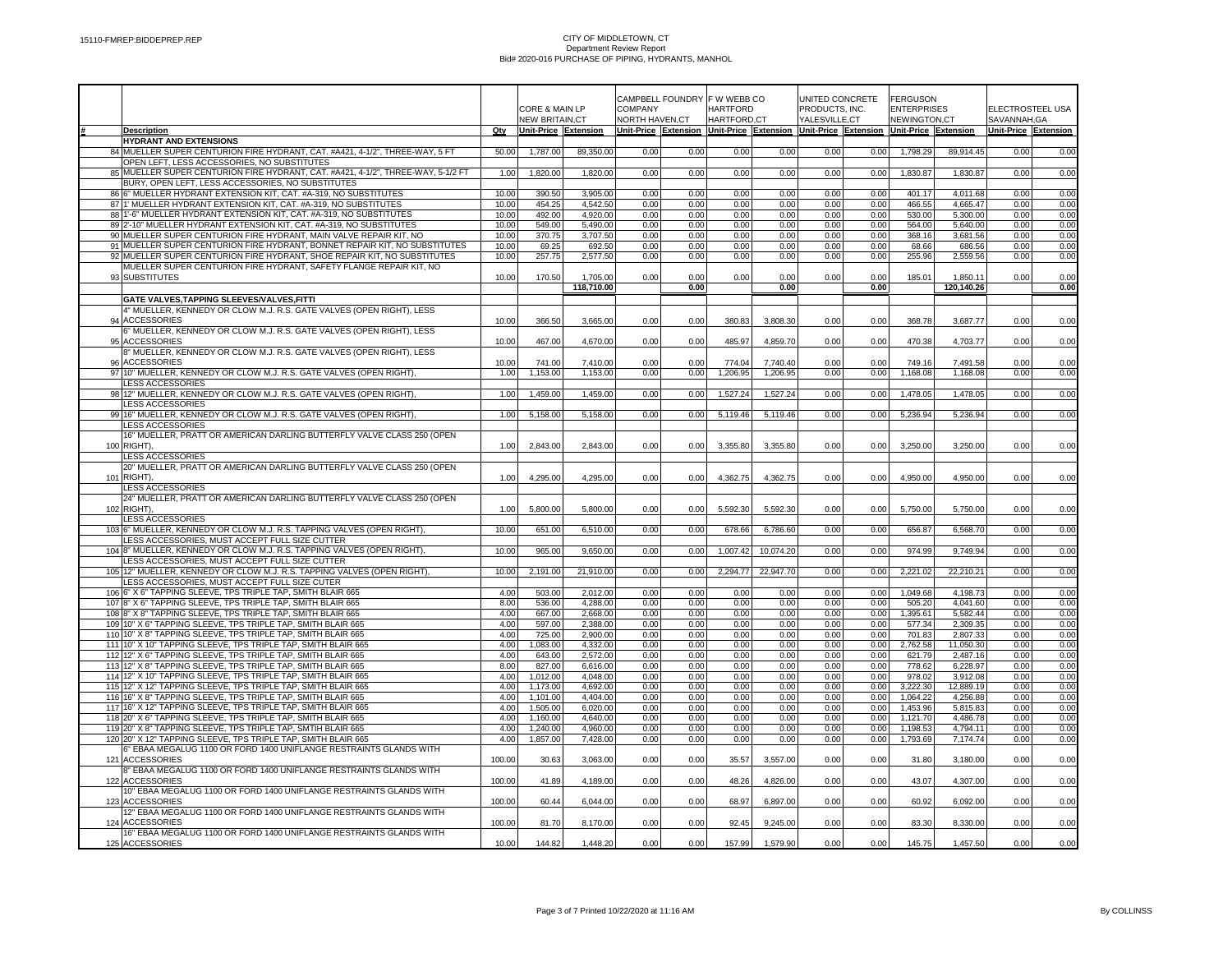|                                                                                                                                                   |                |                       |                      |                | CAMPBELL FOUNDRY |                      | F W WEBB CO          |                                   |              |                                                                                     |                      |                      |              |
|---------------------------------------------------------------------------------------------------------------------------------------------------|----------------|-----------------------|----------------------|----------------|------------------|----------------------|----------------------|-----------------------------------|--------------|-------------------------------------------------------------------------------------|----------------------|----------------------|--------------|
|                                                                                                                                                   |                | CORE & MAIN LP        |                      | COMPANY        |                  | <b>HARTFORD</b>      |                      | UNITED CONCRETE<br>PRODUCTS, INC. |              | <b>FERGUSON</b><br><b>ENTERPRISES</b>                                               |                      | ELECTROSTEEL USA     |              |
|                                                                                                                                                   |                | <b>NEW BRITAIN.CT</b> |                      | NORTH HAVEN,CT |                  | <b>HARTFORD.CT</b>   |                      | YALESVILLE,CT                     |              | NEWINGTON,CT                                                                        |                      | SAVANNAH, GA         |              |
| <b>Description</b>                                                                                                                                | Qty            | Unit-Price Extension  |                      |                |                  |                      |                      |                                   |              | Unit-Price Extension Unit-Price Extension Unit-Price Extension Unit-Price Extension |                      | Unit-Price Extension |              |
| 20" EBAA MEGALUG 100 OR FORD 1400 UNIFLANGE RESTRAINTS GLANDS WITH                                                                                |                |                       |                      |                |                  |                      |                      |                                   |              |                                                                                     |                      |                      |              |
| 126 ACCESSORIES                                                                                                                                   | 10.00          | 238.38                | 2,383.80             | 0.00           | 0.00             | 259.27               | 2,592.70             | 0.00                              | 0.00         | 250.52                                                                              | 2,505.20             | 0.00                 | 0.00         |
| 24" EBAA MEGALUG 1100 OR FORD 1400 UNIFLANGE RESTRAINTS GLANDS WITH                                                                               |                |                       |                      |                |                  |                      |                      |                                   |              |                                                                                     |                      |                      |              |
| 127 ACCESSORIES                                                                                                                                   | 10.00          | 324.95                | 3,249.50             | 0.00           | 0.00             | 357.94               | 3.579.40             | 0.00                              | 0.00         | 334.43                                                                              | 3.344.30             | 0.00                 | 0.00         |
| 128 6" EBAA SERIES 1700 JOINT RESTRAINTS OR FORD 1450 JOINT RESTRAINTS                                                                            | 10.00          | 43.50                 | 435.00               | 0.00           | 0.00             | 46.92                | 469.20               | 0.00                              | 0.00         | 44.93                                                                               | 449.30               | 0.00                 | 0.00         |
| 129 8" EBAA SERIES 1700 JOINT RESTRAINTS OR FORD 1450 JOINT RESTRAINTS<br>130 10" EBAA SERIES 1700 JOINT RESTRAINTS OR FORD 1450 JOINT RESTRAINTS | 10.00<br>10.00 | 58.75<br>102.50       | 587.50<br>1,025.00   | 0.00<br>0.00   | 0.00<br>0.00     | 63.41<br>110.75      | 634.10<br>1,107.50   | 0.00<br>0.00                      | 0.00<br>0.00 | 60.70<br>105.25                                                                     | 607.00<br>1,052.50   | 0.00<br>0.00         | 0.00<br>0.00 |
| 131 12" EBAA SERIES 1700 JOINT RESTRAINTS OR FORD 1450 JOINT RESTRAINTS                                                                           | 10.00          | 128.50                | 1,285.00             | 0.00           | 0.00             | 138.65               | 1,386.50             | 0.00                              | 0.00         | 132.69                                                                              | 1,326.90             | 0.00                 | 0.00         |
| 132 16" EBAA SERIES 1700 JOINT RESTRAINTS OR FORD 1450 JOINT RESTRAINTS                                                                           | 10.00          | 288.25                | 2,882.50             | 0.00           | 0.00             | 310.79               | 3,107.90             | 0.00                              | 0.00         | 296.00                                                                              | 2,960.00             | 0.00                 | 0.00         |
| 133 20" EBAA SERIES 1700 JOINT RESTRAINTS OR FORD 1450 JOINT RESTRAINTS                                                                           | 10.00          | 450.75                | 4,507.50             | 0.00           | 0.00             | 486.13               | 4.861.30             | 0.00                              | 0.00         | 462.00                                                                              | 4,620.00             | 0.00                 | 0.00         |
| 134 24" EBAA SERIES 1700 JOINT RESTRAINTS OR FORD 1450 JOINT RESTRAINTS                                                                           | 10.00          | 583.75                | 5,837.50             | 0.00           | 0.00             | 629.60               | 6,296.00             | 0.00                              | 0.00         | 600.00                                                                              | 6,000.00             | 0.00                 | 0.00         |
| 135 6" M.J. CAPS                                                                                                                                  | 12.00          | 38.03                 | 456.36               | 0.00           | 0.00             | 40.26                | 483.12               | 0.00                              | 0.00         | 37.82                                                                               | 453.84               | 0.00                 | 0.00         |
| 136 8" M.J. CAPS                                                                                                                                  | 12.00          | 59.90                 | 718.80               | 0.00           | 0.00             | 63.36                | 760.32               | 0.00                              | 0.00         | 59.52                                                                               | 714.24               | 0.00                 | 0.00         |
| 137 10" M.J. CAPS                                                                                                                                 | 12.00          | 87.36                 | 1,048.32             | 0.00           | 0.00             | 92.40                | 1,108.80             | 0.00                              | 0.00         | 85.40                                                                               | 1,024.80             | 0.00                 | 0.00         |
| 138 12" M.J. CAPS<br>139 16" M.J. CAPS                                                                                                            | 5.00<br>1.00   | 111.70<br>308.25      | 558.50<br>308.25     | 0.00<br>0.00   | 0.00<br>0.00     | 118.14<br>326.04     | 590.70               | 0.00<br>0.00                      | 0.00<br>0.00 | 109.19                                                                              | 545.95<br>301.34     | 0.00<br>0.00         | 0.00<br>0.00 |
| 140 20" M.J. CAPS                                                                                                                                 | 1.00           | 504.19                | 504.19               | 0.00           | 0.00             | 533.28               | 326.04<br>533.28     | 0.00                              | 0.00         | 301.34<br>492.88                                                                    | 492.88               | 0.00                 | 0.00         |
| 141 24" M.J. CAPS                                                                                                                                 | 1.00           | 727.50                | 727.50               | 0.00           | 0.00             | 769.56               | 769.56               | 0.00                              | 0.00         | 711.26                                                                              | 711.26               | 0.00                 | 0.00         |
| 142 T-BOLTS AND NUTS 3/4" X 3-1/2"                                                                                                                | 100.00         | 1.94                  | 193.75               | 0.00           | 0.00             | 1.98                 | 198.00               | 0.00                              | 0.00         | 1.58                                                                                | 157.70               | 0.00                 | 0.00         |
| 143 T-BOLTS AND NUTS 3/4" X 4"                                                                                                                    | 100.00         | 1.94                  | 193.75               | 0.00           | 0.00             | 2.14                 | 214.00               | 0.00                              | 0.00         | 1.69                                                                                | 169.40               | 0.00                 | 0.00         |
| 144 6" M.J. GASKETS                                                                                                                               | 50.00          | 5.15                  | 257.50               | 0.00           | 0.00             | 5.28                 | 264.00               | 0.00                              | 0.00         | 3.65                                                                                | 182.50               | 0.00                 | 0.00         |
| 145 8" M.J. GASKETS                                                                                                                               | 50.00          | 5.85                  | 292.50               | 0.00           | 0.00             | 5.94                 | 297.00               | 0.00                              | 0.00         | 4.60                                                                                | 230.00               | 0.00                 | 0.00         |
| 146 10" M.J. GASKETS                                                                                                                              | 50.00          | 8.45                  | 422.50               | 0.00           | 0.00             | 8.58                 | 429.00               | 0.00                              | 0.00         | 5.50                                                                                | 275.00               | 0.00                 | 0.00         |
| 147 12" M.J. GASKETS                                                                                                                              | 50.00          | 9.75                  | 487.50               | 0.00           | 0.00             | 9.90                 | 495.00               | 0.00                              | 0.00         | 7.40                                                                                | 370.00               | 0.00                 | 0.00         |
| 148 16" M.J. GASKETS                                                                                                                              | 50.00          | 16.25                 | 812.50               | 0.00           | 0.00             | 16.50                | 825.00               | 0.00                              | 0.00         | 12.25                                                                               | 612.50               | 0.00                 | 0.00         |
| 149 20" M.J. GASKETS                                                                                                                              | 50.00          | 19.50                 | 975.00               | 0.00           | 0.00             | 19.80                | 990.00               | 0.00                              | 0.00         | 23.00                                                                               | 1,150.00             | 0.00                 | 0.00         |
| 150 24" M.J. GASKETS<br>151 6" X 6" M.J. TESS LESS ACCESSORIES                                                                                    | 50.00<br>5.00  | 24.50<br>137.90       | 1,225.00<br>689.50   | 0.00<br>0.00   | 0.00<br>0.00     | 25.08<br>145.86      | 1,254.00<br>729.30   | 0.00<br>0.00                      | 0.00<br>0.00 | 28.75<br>134.81                                                                     | 1,437.50<br>674.05   | 0.00<br>0.00         | 0.00<br>0.00 |
| 152 8" X 6" M.J. TEES LESS ACCESSORIES                                                                                                            | 5.00           | 172.85                | 864.25               | 0.00           | 0.00             | 182.82               | 914.10               | 0.00                              | 0.00         | 168.97                                                                              | 844.85               | 0.00                 | 0.00         |
| 153 8" X 8" M.J. TEES LESS ACCESSORIES                                                                                                            | 5.00           | 205.30                | 1,026.50             | 0.00           | 0.00             | 217.14               | 1,085.70             | 0.00                              | 0.00         | 200.69                                                                              | 1,003.45             | 0.00                 | 0.00         |
| 154 10" X 6" M.J. TEES LESS ACCESSORIES                                                                                                           | 5.00           | 263.77                | 1,318.85             | 0.00           | 0.00             | 284.46               | 1,422.30             | 0.00                              | 0.00         | 262.91                                                                              | 1,314.55             | 0.00                 | 0.00         |
| 155 10" X 8" M.J. TEES LESS ACCESSORIES                                                                                                           | 2.00           | 316.37                | 632.74               | 0.00           | 0.00             | 334.62               | 669.24               | 0.00                              | 0.00         | 309.27                                                                              | 618.54               | 0.00                 | 0.00         |
| 156 12" X 6" M.J. TEES LESS ACCESSORIES                                                                                                           | 5.00           | 324.48                | 1,622.40             | 0.00           | 0.00             | 343.20               | 1,716.00             | 0.00                              | 0.00         | 317.20                                                                              | 1,586.00             | 0.00                 | 0.00         |
| 157 12" X 8" M.J. TEES LESS ACCESSORIES                                                                                                           | 5.00           | 343.20                | 1,716.00             | 0.00           | 0.00             | 363.00               | 1,815.00             | 0.00                              | 0.00         | 335.50                                                                              | 1,677.50             | 0.00                 | 0.00         |
| 158 12" X 12" M.J. TEES LESS ACCESSORIES                                                                                                          | 5.00           | 452.40                | 2,262.00             | 0.00           | 0.00             | 478.50               | 2,392.50             | 0.00                              | 0.00         | 442.25                                                                              | 2,211.25             | 0.00                 | 0.00         |
| 159 16" X 8" M.J. TEES LESS ACCESSORIES                                                                                                           | 2.00           | 802.46                | 1,604.92             | 0.00           | 0.00             | 848.76               | 1,697.52             | 0.00                              | 0.00         | 784.46                                                                              | 1,568.92             | 0.00                 | 0.00         |
| 160 16" X 12" M.J. TEES LESS ACCESSORIES<br>161 16" X 16" M.J. TEES LESS ACCESSORIES                                                              | 2.00           | 960.34                | 1,920.68             | 0.00           | 0.00             | 1,015.74             | 2,031.48             | 0.00                              | 0.00         | 938.79                                                                              | 1,877.58             | 0.00                 | 0.00         |
| 162 20" X 6" M.J. TEES LESS ACCESSORIES                                                                                                           | 2.00<br>1.00   | 1,211.18<br>1,215.55  | 2,422.36<br>1,215.55 | 0.00<br>0.00   | 0.00<br>0.00     | 1,280.40<br>1,285.68 | 2,560.80<br>1,285.68 | 0.00<br>0.00                      | 0.00<br>0.00 | 1,184.01<br>1,188.28                                                                | 2,368.02<br>1,188.28 | 0.00<br>0.00         | 0.00<br>0.00 |
| 163 20" X 8" M.J. TEES LESS ACCESSORIES                                                                                                           | 1.00           | 1,243.63              | 1,243.63             | 0.00           | 0.00             | 1,315.38             | 1,315.38             | 0.00                              | 0.00         | 1,215.73                                                                            | 1,215.73             | 0.00                 | 0.00         |
| 164 20" X 12" M.J. TEES LESS ACCESSORIES                                                                                                          | 1.00           | 1,540.66              | 1,540.66             | 0.00           | 0.00             | 1,629.54             | 1,629.54             | 0.00                              | 0.00         | 1,506.09                                                                            | 1,506.09             | 0.00                 | 0.00         |
| 165 20" X 16" M.J. TEES LESS ACCESSORIES                                                                                                          | 1.00           | 1,516.32              | 1,516.32             | 0.00           | 0.00             | 1,603.80             | 1,603.80             | 0.00                              | 0.00         | 1,482.30                                                                            | 1,482.30             | 0.00                 | 0.00         |
| 166 20" X 20" M.J. TEES LESS ACCESSORIES                                                                                                          | 1.00           | 2,670.72              | 2,670.72             | 0.00           | 0.00             | 1,765.50             | 1,765.50             | 0.00                              | 0.00         | 1,631.75                                                                            | 1,631.75             | 0.00                 | 0.00         |
| 167 6" M.J. RETAINER GLANDS-MEGALUG                                                                                                               | 50.00          | 19.50                 | 975.00               | 0.00           | 0.00             | 19.94                | 997.00               | 0.00                              | 0.00         | 19.85                                                                               | 992.50               | 0.00                 | 0.00         |
| 168 8" M.J. RETAINER GLANDS-MEGALUG                                                                                                               | 50.00          | 29.75                 | 1,487.50             | 0.00           | 0.00             | 30.42                | 1,521.00             | 0.00                              | 0.00         | 30.28                                                                               | 1,514.00             | 0.00                 | 0.00         |
| 169 10" M.J. RETAINER GLANDS-MEGALUG                                                                                                              | 50.00          | 44.25                 | 2,212.50             | 0.00           | 0.00             | 45.03                | 2,251.50             | 0.00                              | 0.00         | 44.81                                                                               | 2,240.50             | 0.00                 | 0.00         |
| 170 12" M.J. RETAINER GLANDS-MEGALUG<br>171 16" M.J. RETAINER GLANDS-MEGALUG                                                                      | 50.00<br>50.00 | 64.50<br>117.50       | 3,225.00<br>5,875.00 | 0.00<br>0.00   | 0.00<br>0.00     | 65.45<br>119.50      | 3,272.50<br>5,975.00 | 0.00<br>0.00                      | 0.00<br>0.00 | 65.21<br>120.16                                                                     | 3,260.50<br>6,008.00 | 0.00<br>0.00         | 0.00         |
| 172 20" M.J. RETAINER GLANDS-MEGALUG                                                                                                              | 50.00          | 206.50                | 10,325.00            | 0.00           | 0.00             | 209.93               | 10,496.50            | 0.00                              | 0.00         | 211.08                                                                              | 10,554.00            | 0.00                 | 0.00<br>0.00 |
| 173 6" M.J. 45 DEGREE BENDS LESS ACCESSORIES                                                                                                      | 2.00           | 78.62                 | 157.24               | 0.00           | 0.00             | 83.16                | 166.32               | 0.00                              | 0.00         | 78.12                                                                               | 156.24               | 0.00                 | 0.00         |
| 174 6" M.J. 22-1/2 DEGREE BENDS LESS ACCESSORIES                                                                                                  | 2.00           | 71.76                 | 143.52               | 0.00           | 0.00             | 75.90                | 151.80               | 0.00                              | 0.00         | 71.30                                                                               | 142.60               | 0.00                 | 0.00         |
| 175 6" M.J. 11-1/4 DEGREE BENDS LESS ACCESSORIES                                                                                                  | 2.00           | 73.63                 | 147.26               | 0.00           | 0.00             | 77.88                | 155.76               | 0.00                              | 0.00         | 73.16                                                                               | 146.32               | 0.00                 | 0.00         |
| 176 8" M.J. 45 DEGREE BENDS LESS ACCESSORIES                                                                                                      | 4.00           | 111.70                | 446.80               | 0.00           | 0.00             | 118.14               | 472.56               | 0.00                              | 0.00         | 110.98                                                                              | 443.92               | 0.00                 | 0.00         |
| 177 8" M.J. 22-1/2 DEGREE BENDS LESS ACCESSORIES                                                                                                  | 4.00           | 109.20                | 436.80               | 0.00           | 0.00             | 115.50               | 462.00               | 0.00                              | 0.00         | 108.50                                                                              | 434.00               | 0.00                 | 0.00         |
| 178 8" M.J. 11-1/4 DEGREE BENDS LESS ACCESSORIES                                                                                                  | 4.00           | 99.84                 | 399.36               | 0.00           | 0.00             | 105.60               | 422.40               | 0.00                              | 0.00         | 99.20                                                                               | 396.80               | 0.00                 | 0.00         |
| 179 10" M.J. 11-1/4 DEGREE BENDS LESS ACCESSORIES                                                                                                 | 4.00           | 162.86                | 651.44               | 0.00           | 0.00             | 172.26               | 689.04               | 0.00                              | 0.00         | 161.82                                                                              | 647.28               | 0.00                 | 0.00         |
| 180 10" M.J. 22-1/2 DEGRE BENDS LESS ACCESSORIES                                                                                                  | 4.00<br>4.00   | 156.00<br>161.00      | 624.00<br>644.00     | 0.00<br>0.00   | 0.00<br>0.00     | 165.00               | 660.00               | 0.00<br>0.00                      | 0.00         | 155.00                                                                              | 620.00               | 0.00<br>0.00         | 0.00         |
| 181 10" M.J. 45 DEGREE BENDS LESS ACCESSORIES<br>182 12" M.J. 45 DEGREE BENDS LESS ACCESSORIES                                                    | 4.00           | 279.55                | 1,118.20             | 0.00           | 0.00             | 170.28<br>295.68     | 681.12<br>1,182.72   | 0.00                              | 0.00<br>0.00 | 159.96<br>277.76                                                                    | 639.84<br>1,111.04   | 0.00                 | 0.00<br>0.00 |
| 183 12" M.J. 22-1/2 DEGREE BENDS LESS ACCESSORIES                                                                                                 | 4.00           | 237.12                | 948.48               | 0.00           | 0.00             | 250.80               | 1,003.20             | 0.00                              | 0.00         | 235.60                                                                              | 942.40               | 0.00                 | 0.00         |
| 184 12" M.J. 11-1/4 DEGREE BENDS LESS ACCESSORIES                                                                                                 | 4.00           | 224.64                | 898.56               | 0.00           | 0.00             | 237.60               | 950.40               | 0.00                              | 0.00         | 223.20                                                                              | 892.80               | 0.00                 | 0.00         |
| 185 16" M.J. 11-1/4 DEGREE BENDS LESS ACCESSORIES                                                                                                 | 4.00           | 592.18                | 2,368.72             | 0.00           | 0.00             | 626.34               | 2,505.36             | 0.00                              | 0.00         | 588.38                                                                              | 2,353.52             | 0.00                 | 0.00         |
| 186 16" M.J. 22-1/2 DEGREE BENDS LESS ACCESSORIES                                                                                                 | 4.00           | 592.18                | 2,368.72             | 0.00           | 0.00             | 626.34               | 2,505.36             | 0.00                              | 0.00         | 588.38                                                                              | 2,353.52             | 0.00                 | 0.00         |
| 187 16" M.J. 45 DEGREE BENDS LESS ACCESSORIES                                                                                                     | 4.00           | 617.13                | 2,468.52             | 0.00           | 0.00             | 652.74               | 2,610.96             | 0.00                              | 0.00         | 613.18                                                                              | 2,452.72             | 0.00                 | 0.00         |
| 188 20" M.J. 11-1/4 DEGREE BENDS LESS ACCESSORIES                                                                                                 | 4.00           | 897.94                | 3,591.76             | 0.00           | 0.00             | 949.74               | 3,798.96             | 0.00                              | 0.00         | 892.18                                                                              | 3,568.72             | 0.00                 | 0.00         |
| 189 20" M.J. 22-1/2 DEGREE BENDS LESS ACCESSORIES                                                                                                 | 4.00           | 1,020.24              | 4,080.96             | 0.00           | 0.00             | 1,079.10             | 4,316.40             | 0.00                              | 0.00         | 1,013.70                                                                            | 4,054.80             | 0.00                 | 0.00         |
| 190 20" M.J. 45 DEGREE BENDS LESS ACCESSORIES                                                                                                     | 4.00           | 961.58                | 3,846.32             | 0.00           | 0.00             | 1,017.06             | 4,068.24             | 0.00                              | 0.00         | 955.42                                                                              | 3,821.68             | 0.00                 | 0.00         |
| 191 6" X 12" M.J. OFFSETS LESS ACCESORIES<br>192 6" X 18" M.J. OFFSETS LESS ACCESSORIES                                                           | 2.00<br>2.00   | 397.50<br>484.43      | 795.00<br>968.86     | 0.00<br>0.00   | 0.00<br>0.00     | 0.00<br>0.00         | 0.00<br>0.00         | 0.00<br>0.00                      | 0.00<br>0.00 | 401.76<br>489.60                                                                    | 803.52<br>979.20     | 0.00<br>0.00         | 0.00<br>0.00 |
| 193 6" X 24" M.J. OFFSETS LESS ACCESSORIES                                                                                                        | 2.00           | 572.75                | 1.145.50             | 0.00           | 0.00             | 0.00                 | 0.00                 | 0.00                              | 0.00         | 578.88                                                                              | 1.157.76             | 0.00                 | 0.00         |
|                                                                                                                                                   |                |                       |                      |                |                  |                      |                      |                                   |              |                                                                                     |                      |                      |              |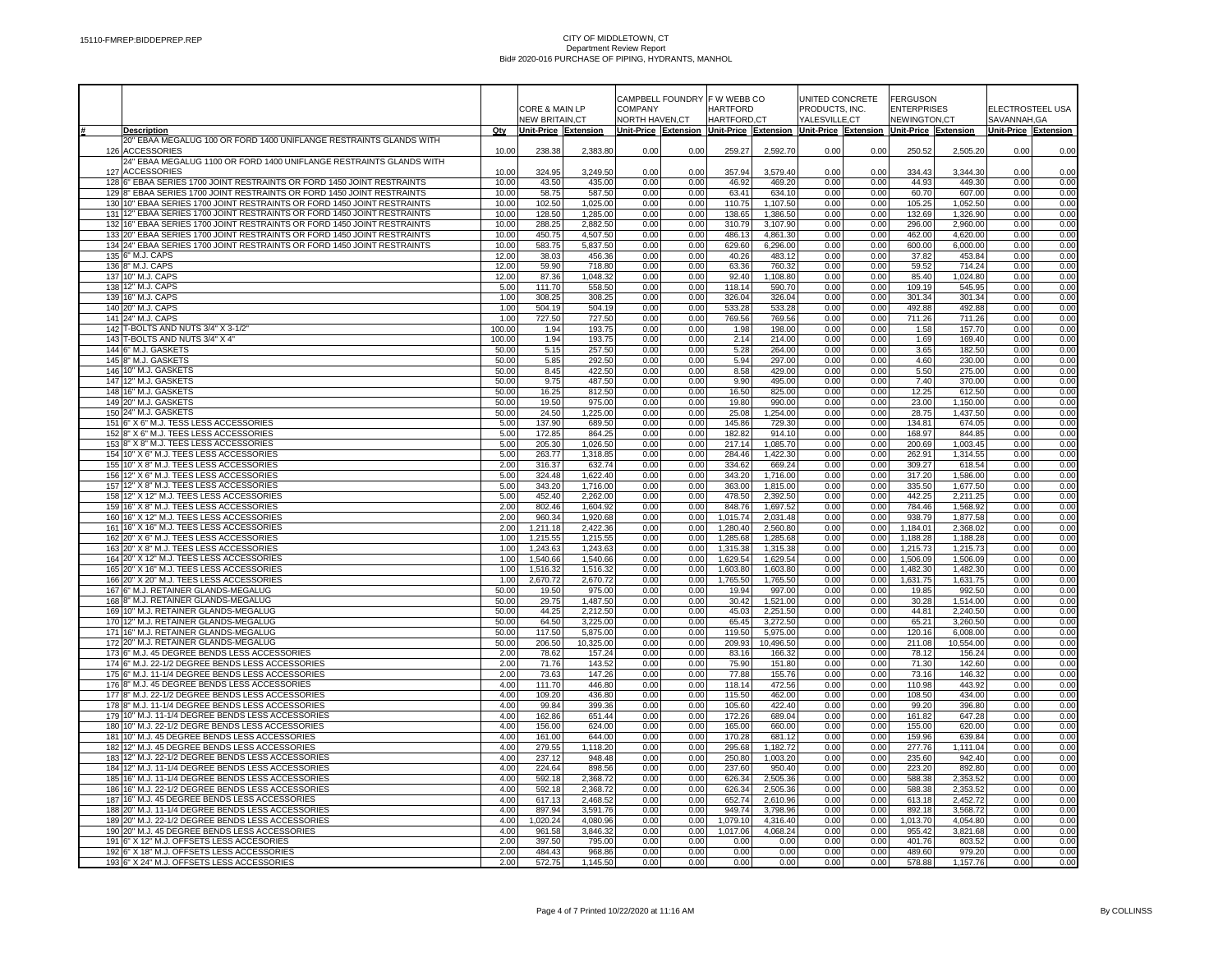|                                                                             |       |                           |            |                |                   | CAMPBELL FOUNDRY F W WEBB CO                                                        |            | UNITED CONCRETE |      | <b>FERGUSON</b>    |            |                      |      |
|-----------------------------------------------------------------------------|-------|---------------------------|------------|----------------|-------------------|-------------------------------------------------------------------------------------|------------|-----------------|------|--------------------|------------|----------------------|------|
|                                                                             |       | <b>CORE &amp; MAIN LP</b> |            | COMPANY        |                   | <b>HARTFORD</b>                                                                     |            | PRODUCTS. INC.  |      | <b>ENTERPRISES</b> |            | ELECTROSTEEL USA     |      |
|                                                                             |       | <b>NEW BRITAIN.CT</b>     |            | NORTH HAVEN,CT |                   | HARTFORD.CT                                                                         |            | YALESVILLE.CT   |      | NEWINGTON.CT       |            | SAVANNAH.GA          |      |
| Description                                                                 | Qty   | Unit-Price Extension      |            |                |                   | Unit-Price Extension Unit-Price Extension Unit-Price Extension Unit-Price Extension |            |                 |      |                    |            | Unit-Price Extension |      |
| 194 8" X 12" M.J. OFFSETS LESS ACCESSORIES                                  | 2.00  | 587.00                    | 1.174.00   | 0.00           | 0.00              | 0.00                                                                                | 0.00       | 0.00            | 0.00 | 593.78             | 1.187.56   | 0.00                 | 0.00 |
| 195 8" X 18" M.J. OFFSETS LESS ACCESSORIES                                  | 2.00  | 719.50                    | 1.439.00   | 0.00           | 0.00              | 0.00                                                                                | 0.00       | 0.00            | 0.00 | 727.20             | 1,454.40   | 0.00                 | 0.00 |
| 196 8" X 24" M.J. OFFSETS LESS ACCESSORIES                                  | 2.00  | 953.00                    | 1.906.00   | 0.00           | 0.00              | 0.00                                                                                | 0.00       | 0.00            | 0.00 | 963.36             | 1.926.72   | 0.00                 | 0.00 |
| 197 12" X 12" M.J. OFFSETS LESS ACCESSORIES                                 | 1.00  | 1.231.75                  | 1.231.75   | 0.00           | 0.00              | 0.00                                                                                | 0.00       | 0.00            | 0.00 | 1.244.88           | 1.244.88   | 0.00                 | 0.00 |
| 198 12" X 18" M.J. OFFSETS LESS ACCESSORIES                                 | 1.00  | 1.523.82                  | 1.523.82   | 0.00           | 0.00              | 0.00                                                                                | 0.00       | 0.00            | 0.00 | 1.540.08           | 1.540.08   | 0.00                 | 0.00 |
| 19912" X 24" M.J. OFFSETS LESS ACCESSORIES                                  | 1.00  | 1.759.50                  | 1.759.50   | 0.00           | 0.00              | 0.00                                                                                | 0.00       | 0.00            | 0.00 | 1.778.40           | 1.778.40   | 0.00                 | 0.00 |
| 200 6" X 4" MJ REDUCERS LESS ACCESSORIES                                    | 1.00  | 55.54                     | 55.54      | 0.00           | 0.00              | 58.74                                                                               | 58.74      | 0.00            | 0.00 | 55.18              | 55.18      | 0.00                 | 0.00 |
| 201 8" X 6" MJ REDUCERS LESS ACCESSORIES                                    | 1.00  | 91.75                     | 91.75      | 0.00           | 0.00              | 97.02                                                                               | 97.02      | 0.00            | 0.00 | 91.14              | 91.14      | 0.00                 | 0.00 |
| 202 12" X 8" MJ REDUCERS LESS ACCESSORIES                                   | 1.00  | 179.00                    | 179.00     | 0.00           | 0.00              | 189.42                                                                              | 189.42     | 0.00            | 0.00 | 177.94             | 177.94     | 0.00                 | 0.00 |
| 203 12" X 10" MJ REDUCERS LESS ACCESSORIES                                  | 1.00  | 171.60                    | 171.60     | 0.00           | 0.00              | 181.50                                                                              | 181.50     | 0.00            | 0.00 | 170.50             | 170.50     | 0.00                 | 0.00 |
| 204 16" X 12" MJ REDUCERS LESS ACCESSOREIS                                  | 1.00  | 409.97                    | 409.97     | 0.00           | 0.00              | 433.62                                                                              | 433.62     | 0.00            | 0.00 | 407.34             | 407.34     | 0.00                 | 0.00 |
| 205 20" X 16" MJ REDUCERS LESS ACCESSORIES                                  | 1.00  | 647.08                    | 647.08     | 0.00           | 0.00              | 684.42                                                                              | 684.42     | 0.00            | 0.00 | 642.94             | 642.94     | 0.00                 | 0.00 |
| 206 20" X 12" MJ REDUCERS LESS ACCESSORIES                                  | 1.00  | 702.64                    | 702.64     | 0.00           | 0.00              | 743.16                                                                              | 743.16     | 0.00            | 0.00 | 698.12             | 698.12     | 0.00                 | 0.00 |
| 207 6" PUSH JOINT PLUGS WITH SET SCREWS FOR BELL END                        | 12.00 | 136.78                    | 1.641.36   | 0.00           | 0.00              | 82.90                                                                               | 994.80     | 0.00            | 0.00 | 156.40             | 1,876.80   | 0.00                 | 0.00 |
| 208 8" PUSH JOINT PLUGS WITH SET SCRES FOR BELL END                         | 12.00 | 266.44                    | 3,197.28   | 0.00           | 0.00              | 251.90                                                                              | 3.022.80   | 0.00            | 0.00 | 280.84             | 3,370.08   | 0.00                 | 0.00 |
| 209 10" PUSH JOINT PLUGS WITH SET SCREWS FOR BELL END                       | 12.00 | 346.23                    |            | 0.00           | 0.00              |                                                                                     | 0.00       | 0.00            | 0.00 | 358.36             | 4.300.32   | 0.00                 |      |
|                                                                             |       |                           | 4.154.76   |                |                   | 0.00                                                                                |            |                 |      |                    |            |                      | 0.00 |
| 210 12" PUSH JOINT PLUGS WITH SET SCREWS FOR BELL END                       | 5.00  | 480.88                    | 2.404.40   | 0.00           | 0.00              | 0.00                                                                                | 0.00       | 0.00            | 0.00 | 484.16             | 2,420.80   | 0.00                 | 0.00 |
| 211 6" BELL JOINT LEAK CLAMP SMITH BLAIR 274                                | 1.00  | 141.50                    | 141.50     | 0.00           | 0.00              | 0.00                                                                                | 0.00       | 0.00            | 0.00 | 139.66             | 139.66     | 0.00                 | 0.00 |
| 212 8" BELL JOINT LEAK CLAMP SMITH BLAIR 274                                | 1.00  | 201.00                    | 201.00     | 0.00           | 0.00              | 0.00                                                                                | 0.00       | 0.00            | 0.00 | 199.53             | 199.53     | 0.00                 | 0.00 |
| 213 10" BELL JOINT LEAK CLAMP SMITH BLAIR 274                               | 1.00  | 229.00                    | 229.00     | 0.00           | 0.00              | 0.00                                                                                | 0.00       | 0.00            | 0.00 | 236.56             | 236.56     | 0.00                 | 0.00 |
| 214 12" BELL JOINT LEAK CLAMP SMITH BLAIR 274                               | 1.00  | 251.00                    | 251.00     | 0.00           | 0.00              | 0.00                                                                                | 0.00       | 0.00            | 0.00 | 247.37             | 247.37     | 0.00                 | 0.00 |
| 215 16" BELL JOINT LEAK CLAMP SMITH BLAIR 274                               | 1.00  | 421.00                    | 421.00     | 0.00           | 0.00              | 0.00                                                                                | 0.00       | 0.00            | 0.00 | 406.44             | 406.44     | 0.00                 | 0.00 |
| 216 20" BELL JOINT LEAK CLAMP SMITH BLAIR 274                               | 1.00  | 606.00                    | 606.00     | 0.00           | 0.00              | 0.00                                                                                | 0.00       | 0.00            | 0.00 | 595.93             | 595.93     | 0.00                 | 0.00 |
| 217 24" BELL JOINT LEAK CLAMP SMITH BLAIR 274                               | 1.00  | 688.00                    | 688.00     | 0.00           | 0.00              | 0.00                                                                                | 0.00       | 0.00            | 0.00 | 665.13             | 665.13     | 0.00                 | 0.00 |
| 218 6" X 6" M.J. X SWIVEL TEE LESS ACCESSORIES                              | 2.00  | 159.12                    | 318.24     | 0.00           | 0.00              | 168.30                                                                              | 336.60     | 0.00            | 0.00 | 158.10             | 316.20     | 0.00                 | 0.00 |
| 219 8" X 6" M.J. X SWIVEL TEE LESS ACCESSORIES                              | 2.00  | 198.43                    | 396.86     | 0.00           | 0.00              | 209.88                                                                              | 419.76     | 0.00            | 0.00 | 197.16             | 394.32     | 0.00                 | 0.00 |
| 220 8" X 8" M.J. X SWIVEL TEE LESS ACCESSORIES                              | 2.00  | 285.79                    | 571.58     | 0.00           | 0.00              | 302.28                                                                              | 604.56     | 0.00            | 0.00 | 283.96             | 567.92     | 0.00                 | 0.00 |
| 221 12" X 6" M.J. X SWIVEL TEE LESS ACCESSORIES                             | 2.00  | 361.30                    | 722.60     | 0.00           | 0.00              | 382.14                                                                              | 764.28     | 0.00            | 0.00 | 358.98             | 717.96     | 0.00                 | 0.00 |
| 22212" X 8" M.J. X SWIVEL TEE LESS ACCESSORIES                              | 2.00  | 406.22                    | 812.44     | 0.00           | 0.00              | 683.10                                                                              | 1.366.20   | 0.00            | 0.00 | 403.62             | 807.24     | 0.00                 | 0.00 |
| 223 16" X 6" M.J. X SWIVEL TEE LESS ACCESSORIES                             | 1.00  | 645.84                    | 645.84     | 0.00           | 0.00              | 683.10                                                                              | 683.10     | 0.00            | 0.00 | 641.70             | 641.70     | 0.00                 | 0.00 |
| 224 20" X 6" M.J. X SWIVEL TEE LESS ACCESSORIES                             | 1.00  | 964.70                    | 964.70     | 0.00           | 0.00              | 1.020.36                                                                            | 1.020.36   | 0.00            | 0.00 | 958.52             | 958.52     | 0.00                 | 0.00 |
| 225 24" X 6" M.J. X SWIVEL TEE LESS ACCESSORIES                             | 1.00  | 1,446.43                  | 1,446.43   | 0.00           | 0.00              | 1,529.88                                                                            | 1,529.88   | 0.00            | 0.00 | 1,437.16           | 1,437.16   | 0.00                 | 0.00 |
| 226 6" M.J. SOLID SLEEVE LESS ACCESSORIES                                   | 10.00 | 83.61                     | 836.10     | 0.00           | 0.00              | 88.44                                                                               | 884.40     | 0.00            | 0.00 | 83.08              | 830.80     | 0.00                 | 0.00 |
| 227 8" M.J. SOLID SLEEVE LESS ACCESSORIES                                   | 10.00 | 108.15                    | 1,081.50   | 0.00           | 0.00              | 115.50                                                                              | 1,155.00   | 0.00            | 0.00 | 108.50             | 1,085.00   | 0.00                 | 0.00 |
| 228 10" M.J. SOLID SLEEVES LESS ACCESSORIES                                 | 4.00  | 163.49                    | 653.96     | 0.00           | 0.00              | 172.92                                                                              | 691.68     | 0.00            | 0.00 | 162.44             | 649.76     | 0.00                 | 0.00 |
| 229 12" M.J. SOLID SLEEVES LESS ACCESSORIES                                 | 6.00  | 220.27                    | 1,321.62   | 0.00           | 0.00              | 232.98                                                                              | 1,397.88   | 0.00            | 0.00 | 218.86             | 1,313.16   | 0.00                 | 0.00 |
| 230 16" M.J. SOLID SLEEVES LESS ACCESSORIES                                 | 1.00  | 554.11                    | 554.11     | 0.00           | 0.00              | 586.08                                                                              | 586.08     | 0.00            | 0.00 | 550.56             | 550.56     | 0.00                 | 0.00 |
| 231 20" M.J. SOLID SLEEVES LESS ACCESSORIES                                 | 1.00  | 887.95                    | 887.95     | 0.00           | 0.00              | 939.18                                                                              | 939.18     | 0.00            | 0.00 | 882.26             | 882.26     | 0.00                 | 0.00 |
| 232 24" M.J. SOLID SLEEVES LESS ACCESSORIES                                 | 6.00  | 1.225.54                  | 7.353.24   | 0.00           | 0.00              | 1,296.24                                                                            | 7,777.44   | 0.00            | 0.00 | 1,217.68           | 7,306.08   | 0.00                 | 0.00 |
| 6" MUELLER, CRANE OR M & H SWING TYPE LEVER AND WEIGHT CHECK VALVE, CLASS   |       |                           |            |                |                   |                                                                                     |            |                 |      |                    |            |                      |      |
| 233 125                                                                     | 1.00  | 993.50                    | 993.50     | 0.00           | 0.00              | 1,668.53                                                                            | 1,668.53   | 0.00            | 0.00 | 1,031.76           | 1,031.76   | 0.00                 | 0.00 |
| <b>FLANGED ENDS</b>                                                         |       |                           |            |                |                   |                                                                                     |            |                 |      |                    |            |                      |      |
| 8" MUELLER. CRANE OR M & H SWING TYPE LEVER AND WEIGHT CHECK VALVE. CLASS   |       |                           |            |                |                   |                                                                                     |            |                 |      |                    |            |                      |      |
| 234 125                                                                     | 1.00  | 1,504.00                  | 1,504.00   | 0.00           | 0.00              | 2,526.48                                                                            | 2,526.48   | 0.00            |      | 1,562.78           | 1,562.78   | 0.00                 | 0.00 |
|                                                                             |       |                           |            |                |                   |                                                                                     |            |                 | 0.00 |                    |            |                      |      |
| <b>FLANGED ENDS</b>                                                         |       |                           |            |                |                   |                                                                                     |            |                 |      |                    |            |                      |      |
| 10" MUELLER, CRANE OR M & H SWING TYPE LEVER AND WEIGHT CHECK VALVE, CLASS  |       |                           |            |                |                   |                                                                                     |            |                 |      |                    |            |                      |      |
| 235 125                                                                     | 1.00  | 2,412.00                  | 2,412.00   | 0.00           | 0.00              | 4,054.33                                                                            | 4,054.33   | 0.00            | 0.00 | 2,505.60           | 2,505.60   | 0.00                 | 0.00 |
| <b>FLANGED ENDS</b>                                                         |       |                           |            |                |                   |                                                                                     |            |                 |      |                    |            |                      |      |
| 12" MUELLER, CRANE OR M & H SWING TYPE LEVER AND WEIGHT CHECK VALVE, CLASS  |       |                           |            |                |                   |                                                                                     |            |                 |      |                    |            |                      |      |
| 236 125                                                                     | 1.00  | 3,471.00                  | 3,471.00   | 0.00           | 0.00              | 5,830.04                                                                            | 5,830.04   | 0.00            | 0.00 | 3,604.38           | 3,604.38   | 0.00                 | 0.00 |
| <b>FLANGED ENDS</b>                                                         |       |                           |            |                |                   |                                                                                     |            |                 |      |                    |            |                      |      |
| 116" MUELLER. CRANE OR M & H SWING TYPE LEVER AND WEIGHT CHECK VALVE. CLASS |       |                           |            |                |                   |                                                                                     |            |                 |      |                    |            |                      |      |
| 237 125                                                                     | 1.00  | 6,819.00                  | 6,819.00   | 0.00           | 0.00 <sub>1</sub> | 13,076.91                                                                           | 13,076.91  | 0.00            | 0.00 | 7,081.80           | 7,081.80   | 0.00                 | 0.00 |
| <b>FLANGED ENDS</b>                                                         |       |                           |            |                |                   |                                                                                     |            |                 |      |                    |            |                      |      |
|                                                                             |       |                           | 328,391.14 |                | 0.00              |                                                                                     | 266,726.83 |                 | 0.00 |                    | 348,876.96 |                      | 0.00 |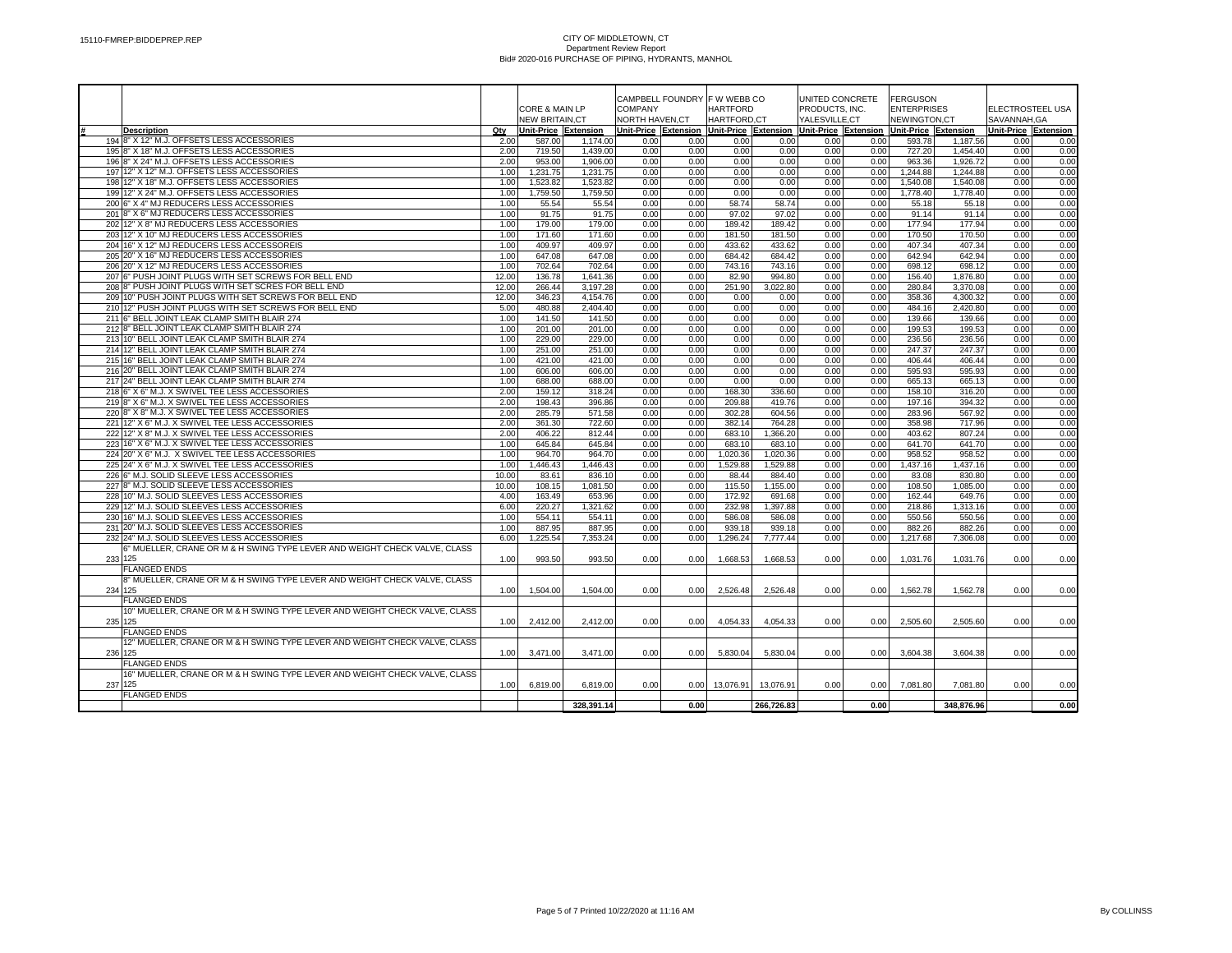|                                                                                                                |                |                       |                    |                | CAMPBELL FOUNDRY F W WEBB CO |              |              |                                                                                     | UNITED CONCRETE | <b>FERGUSON</b>    |                    |                      |              |
|----------------------------------------------------------------------------------------------------------------|----------------|-----------------------|--------------------|----------------|------------------------------|--------------|--------------|-------------------------------------------------------------------------------------|-----------------|--------------------|--------------------|----------------------|--------------|
|                                                                                                                |                | CORE & MAIN LP        |                    | COMPANY        |                              | HARTFORD     |              | PRODUCTS, INC.                                                                      |                 | <b>ENTERPRISES</b> |                    | ELECTROSTEEL USA     |              |
|                                                                                                                |                | <b>NEW BRITAIN.CT</b> |                    | NORTH HAVEN.CT |                              | HARTFORD.CT  |              | YALESVILLE.CT                                                                       |                 | NEWINGTON.CT       |                    | SAVANNAH.GA          |              |
| <b>Description</b><br><b>COPPER TUBING</b>                                                                     | Qty            | Unit-Price Extension  |                    |                |                              |              |              | Unit-Price Extension Unit-Price Extension Unit-Price Extension Unit-Price Extension |                 |                    |                    | Unit-Price Extension |              |
| 238 3/4" TYPE K (SOFT) COPPER TUBING IN 60 FT COILS, UNIT PRICE PER FOOT                                       | 600.00         | 3.18                  | 1,908.00           | 0.00           | 0.00                         | 2.84         | 1,702.80     | 0.00                                                                                | 0.00            | 3.16               | 1,896.00           | 0.00                 | 0.00         |
| 23911" TYPE K (SOFT) COPPER TUBING IN 60 FT COILS, UNIT PRICE PER FOOT                                         | 1,200.00       | 4.20                  | 5.040.00           | 0.00           | 0.00                         | 3.76         | 4,516.80     | 0.00                                                                                | 0.00            | 4.19               | 5,028.00           | 0.00                 | 0.00         |
| 240 1-1/2" TYPE K (SOFT) COPPER TUBING IN 60 FT COILS, UNIT PRICE PER FOOT                                     | 600.00         | 6.57                  | 3,942.00           | 0.00           | 0.00                         | 5.88         | 3,526.20     | 0.00                                                                                | 0.00            | 6.54               | 3,924.00           | 0.00                 | 0.00         |
| 241 2" TYPE K (SOFT) COPPER TUBING IN 20 FT LENGTHS, UNIT PRICE PER FOOT                                       | 200.00         | 12.42                 | 2,484.00           | 0.00           | 0.00                         | 8.38         | 1,676.00     | 0.00                                                                                | 0.00            | 10.40              | 2,080.00           | 0.00                 | 0.00         |
|                                                                                                                |                |                       | 13,374.00          |                | 0.00                         |              | 11,421.80    |                                                                                     | 0.00            |                    | 12,928.00          |                      | 0.00         |
| <b>DUCTILE IRON PIPE</b>                                                                                       |                |                       |                    |                |                              |              |              |                                                                                     |                 |                    |                    |                      |              |
| 242 4" TYTON PUSH ON JOINT DUCTILE IRON PIPE - UNIT PRICE PER FOOT                                             | 100.00         | 21.83                 | 2,183.00           | 0.00           | 0.00                         | 22.59        | 2,259.00     | 0.00                                                                                | 0.00            | 21.96              | 2,195.90           | 17.04                | 1,704.00     |
| PIPE LENGTH (IN FEET)                                                                                          |                |                       |                    |                |                              |              |              |                                                                                     |                 |                    |                    |                      |              |
| 243 6" TYTON PUSH ON JOINT DUCTILE IRON PIPE - UNIT PRICE PER FOOT<br>PIPE LENGTH (IN FEET)                    | 1,000.00       | 16.70                 | 16,700.00          | 0.00           | 0.00                         | 17.37        | 17,370.00    | 0.00                                                                                | 0.00            | 16.88              | 16,878.00          | 13.34                | 13,340.00    |
| 244 8" TYTON PUSH ON JOINT DUCTILE IRON PIPE - UNIT PRICE PER FOOT                                             | 2,000.00       | 23.55                 | 47,100.00          | 0.00           | 0.00                         | 24.49        | 48,980.00    | 0.00                                                                                | 0.00            | 23.81              | 47,612.00          | 18.89                | 37,780.00    |
| PIPE LENGTH (IN FEET)                                                                                          |                |                       |                    |                |                              |              |              |                                                                                     |                 |                    |                    |                      |              |
| 245 10" TYTON PUSH ON JOINT DUCTILE IRON PIPE - UNIT PRICE PER FOOT                                            | 100.00         | 30.89                 | 3,089.00           | 0.00           | 0.00                         | 32.10        | 3,210.00     | 0.00                                                                                | 0.00            | 31.20              | 3,120.40           | 24.75                | 2,475.00     |
| PIPE LENGTH (IN FEET)                                                                                          |                |                       |                    |                |                              |              |              |                                                                                     |                 |                    |                    |                      |              |
| 246 12" TYTON PUSH ON JOINT DUCTILE IRON PIPE - UNIT PRICE PER FOOT                                            | 2.000.00       | 38.88                 | 77,760.00          | 0.00           | 0.00                         | 40.43        | 80,860.00    | 0.00                                                                                | 0.00            | 39.30              | 78,592.00          | 31.17                | 62,340.00    |
| PIPE LENGTH (IN FEET)                                                                                          |                |                       |                    |                |                              |              |              |                                                                                     |                 |                    |                    |                      |              |
| 247 16" TYTON PUSH ON JOINT DUCTILE IRON PIPE - UNIT PRICE PER FOOT                                            | 1,000.00       | 56.25                 | 56,250.00          | 0.00           | 0.00                         | 58.50        | 58,500.00    | 0.00                                                                                | 0.00            | 56.86              | 56,857.00          | 45.11                | 45,110.00    |
| PIPE LENGTH (IN FEET)                                                                                          |                |                       |                    |                |                              |              |              |                                                                                     |                 |                    |                    |                      |              |
| 248 20" TYTON PUSH ON JOINT DUCTILE IRON PIPE - UNIT PRICE PER FOOT<br>PIPE LENGTH (IN FEET)                   | 1,000.00       | 73.89                 | 73,890.00          | 0.00           | 0.00                         | 76.82        | 76,820.00    | 0.00                                                                                | 0.00            | 74.66              | 74,663.00          | 59.15                | 59,150.00    |
| 249 24" TYTON PUSH ON JOINT DUCTILE IRON - UNIT PRICE PER FOOT                                                 | 1,000.00       | 92.60                 | 92,600.00          | 0.00           | 0.00                         | 96.32        | 96,320.00    | 0.00                                                                                | 0.00            | 93.61              | 93,612.00          | 74.26                | 74,260.00    |
| PIPE LENGTH (IN FEET)                                                                                          |                |                       |                    |                |                              |              |              |                                                                                     |                 |                    |                    |                      |              |
|                                                                                                                |                |                       | 369,572.00         |                | 0.00                         |              | 384,319.00   |                                                                                     | 0.00            |                    | 373,530.30         |                      | 296,159.00   |
| <b>PVC PIPE</b>                                                                                                |                |                       |                    |                |                              |              |              |                                                                                     |                 |                    |                    |                      |              |
| 250 6" POLYVINYL CHLORIDE (PVC) SDR 35 PIPE - 14 FT LENGTHS - UNIT PRICE PER FOOT                              | 140.00         | 2.35                  | 329.00             | 0.00           | 0.00                         | 0.00         | 0.00         | 0.00                                                                                | 0.00            | 2.35               | 329.00             | 0.00                 | 0.00         |
| PIPE LENGTH (IN FEET)                                                                                          |                |                       |                    |                |                              |              |              |                                                                                     |                 |                    |                    |                      |              |
| 251 6" POLYVINYL CHLORIDE (PVC) SDR 35 PIPE - 6.5 FT LENGTHS - UNIT PRICE PER FOOT                             | 130.00         | 3.36                  | 436.80             | 0.00           | 0.00                         | 0.00         | 0.00         | 0.00                                                                                | 0.00            | 2.65               | 344.50             | 0.00                 | 0.00         |
| PIPE LENGTH (IN FEET)                                                                                          |                |                       |                    |                |                              |              |              |                                                                                     |                 |                    |                    |                      |              |
| 252 8" POLYVINYL CHLORIDE (PVC) SDR 35 PIPE - UNIT PRICE PER FOOT                                              | 1,000.00       | 4.23                  | 4,230.00           | 0.00           | 0.00                         | 0.00         | 0.00         | 0.00                                                                                | 0.00            | 4.25               | 4,250.00           | 0.00                 | 0.00         |
| PIPE LENGTH (IN FEET)<br>253 10" POLYVINYL CHLORIDE (PVC) SDR 35 PIPE - UNIT PRICE PER FOOT                    | 100.00         | 6.63                  | 663.00             | 0.00           | 0.00                         | 0.00         | 0.00         | 0.00                                                                                | 0.00            | 6.65               | 665.00             | 0.00                 | 0.00         |
| PIPE LENGTH (IN FEET)                                                                                          |                |                       |                    |                |                              |              |              |                                                                                     |                 |                    |                    |                      |              |
| 254 12" POLYVINYL CHLORIDE (PVC) SDR 35 PIPE - UNIT PRICE PER FOOT                                             | 1,000.00       | 9.52                  | 9,520.00           | 0.00           | 0.00                         | 0.00         | 0.00         | 0.00                                                                                | 0.00            | 9.54               | 9,540.00           | 0.00                 | 0.00         |
| PIPE LENGTH (IN FEET)                                                                                          |                |                       |                    |                |                              |              |              |                                                                                     |                 |                    |                    |                      |              |
| 255 15" POLYVINYL CHLORIDE (PVC) SDR 35 PIPE - UNIT PRICE PER FOOT                                             | 100.00         | 14.13                 | 1,413.00           | 0.00           | 0.00                         | 0.00         | 0.00         | 0.00                                                                                | 0.00            | 14.19              | 1,419.00           | 0.00                 | 0.00         |
| PIPE LENGTH (IN FEET)                                                                                          |                |                       |                    |                |                              |              |              |                                                                                     |                 |                    |                    |                      |              |
| 256 18" POLYVINYL CHLORIDE (PVC) SDR 35 PIPE - UNIT PRICE PER FOOT                                             | 100.00         | 22.00                 | 2,200.00           | 0.00           | 0.00                         | 0.00         | 0.00         | 0.00                                                                                | 0.00            | 23.98              | 2,398.00           | 0.00                 | 0.00         |
| PIPE LENGTH (IN FEET)                                                                                          |                |                       |                    |                |                              |              | 0.00         |                                                                                     |                 |                    |                    |                      |              |
| <b>PVC FITTINGS</b>                                                                                            |                |                       | 18,791.80          |                | 0.00                         |              |              |                                                                                     | 0.00            |                    | 18,945.50          |                      | 0.00         |
| 257 6" - 11-1/4 DEGREE BEND (BELL X BELL)                                                                      | 10.00          | 33.40                 | 334.00             | 0.00           | 0.00                         | 0.00         | 0.00         | 0.00                                                                                | 0.00            | 23.22              | 232.21             | 0.00                 | 0.00         |
| 258 6" - 22-1/2 DEGREE BEND (BELL X BELL)                                                                      | 10.00          | 13.66                 | 136.60             | 0.00           | 0.00                         | 0.00         | 0.00         | 0.00                                                                                | 0.00            | 12.86              | 128.63             | 0.00                 | 0.00         |
| 259 6" - 45 DEGREE BEND (BELL X BELL)                                                                          | 10.00          | 14.10                 | 141.00             | 0.00           | 0.00                         | 0.00         | 0.00         | 0.00                                                                                | 0.00            | 13.26              | 132.63             | 0.00                 | 0.00         |
| 260 6" - 11-1/4 DEGREE BEND (BELL X PE)                                                                        | 10.00          | 34.06                 | 340.60             | 0.00           | 0.00                         | 0.00         | 0.00         | 0.00                                                                                | 0.00            | 23.22              | 232.21             | 0.00                 | 0.00         |
| 261 6" - 22-1/2 DEGREE BEND (BELL X PE)                                                                        | 10.00          | 12.97                 | 129.70             | 0.00           | 0.00                         | 0.00         | 0.00         | 0.00                                                                                | 0.00            | 12.20              | 122.00             | 0.00                 | 0.00         |
| 262 6" - 45 DEGREE BEND (BELL X PE)                                                                            | 10.00          | 12.50                 | 125.00             | 0.00           | 0.00                         | 0.00         | 0.00         | 0.00                                                                                | 0.00            | 11.75              | 117.47             | 0.00                 | 0.00         |
| 263 6" - CAP                                                                                                   | 10.00          | 8.40                  | 84.00              | 0.00           | 0.00                         | 0.00         | 0.00         | 0.00                                                                                | 0.00            | 7.90               | 78.95              | 0.00                 | 0.00         |
| 264 8" - CAP<br>265 12" - CAP                                                                                  | 10.00          | 22.69<br>104.71       | 226.90<br>1.047.10 | 0.00           | 0.00<br>0.00                 | 0.00         | 0.00<br>0.00 | 0.00<br>0.00                                                                        | 0.00<br>0.00    | 21.33<br>100.22    | 213.26<br>1,002.21 | 0.00                 | 0.00         |
| 266 6" - WYE (BELL X BELL X BELL)                                                                              | 10.00<br>10.00 | 27.50                 | 275.00             | 0.00<br>0.00   | 0.00                         | 0.00<br>0.00 | 0.00         | 0.00                                                                                | 0.00            | 25.85              | 258.53             | 0.00<br>0.00         | 0.00<br>0.00 |
| 267 8" X 6" - WYE (BELL X BELL X BELL)                                                                         | 10.00          | 43.22                 | 432.20             | 0.00           | 0.00                         | 0.00         | 0.00         | 0.00                                                                                | 0.00            | 40.63              | 406.32             | 0.00                 | 0.00         |
| 268 6" - TEE/WYE (BELL X BELL X BELL)                                                                          | 10.00          | 33.75                 | 337.50             | 0.00           | 0.00                         | 0.00         | 0.00         | 0.00                                                                                | 0.00            | 31.72              | 317.16             | 0.00                 | 0.00         |
| 269 8" X 6" - TEE/WYE (BELL X BELL X BELL)                                                                     | 10.00          | 42.15                 | 421.50             | 0.00           | 0.00                         | 0.00         | 0.00         | 0.00                                                                                | 0.00            | 39.61              | 396.11             | 0.00                 | 0.00         |
| 270 8" X 6" - TEE/WYE (BELL X BELL X PE)                                                                       | 10.00          | 42.15                 | 421.50             | 0.00           | 0.00                         | 0.00         | 0.00         | 0.00                                                                                | 0.00            | 42.50              | 425.00             | 0.00                 | 0.00         |
| 271 6" - TEE/WYE (BELL X BELL X PE)                                                                            | 10.00          | 33.75                 | 337.50             | 0.00           | 0.00                         | 0.00         | 0.00         | 0.00                                                                                | 0.00            | 27.29              | 272.89             | 0.00                 | 0.00         |
| 272 4" GASKETED SEWER REPAIR COUPLINGS (BELL TO BELL)                                                          | 12.00          | 8.60                  | 103.20             | 0.00           | 0.00                         | 0.00         | 0.00         | 0.00                                                                                | 0.00            | 8.07               | 96.88              | 0.00                 | 0.00         |
| 273 6" GASKETED SEWER REPAIR COUPLINGS (BELL TO BELL)                                                          | 12.00          | 17.14                 | 205.68             | 0.00           | 0.00                         | 0.00         | 0.00         | 0.00                                                                                | 0.00            | 16.13              | 193.52             | 0.00                 | 0.00         |
| 274 8" GASKETED SEWER REPAIR COUPLINGS (BELL TO BELL)<br>275 10" GASKETED SEWER REPAIR COUPLINGS (BELL TO BELL | 12.00<br>12.00 | 29.11<br>64.60        | 349.32<br>775.20   | 0.00<br>0.00   | 0.00<br>0.00                 | 0.00<br>0.00 | 0.00<br>0.00 | 0.00<br>0.00                                                                        | 0.00<br>0.00    | 27.37<br>60.74     | 328.42<br>728.84   | 0.00<br>0.00         | 0.00<br>0.00 |
| 276 12" GASKETED SEWER REPAIR COUPLINGS (BELL TO BELL)                                                         | 12.00          | 93.88                 | 1,126.56           | 0.00           | 0.00                         | 0.00         | 0.00         | 0.00                                                                                | 0.00            | 88.24              | 1,058.92           | 0.00                 | 0.00         |
| 277 15" GASKETED SEWER REPAIR COUPLINGS (BELL TO BELL)                                                         | 12.00          | 194.22                | 2,330.64           | 0.00           | 0.00                         | 0.00         | 0.00         | 0.00                                                                                | 0.00            | 192.20             | 2,306.40           | 0.00                 | 0.00         |
| 278 18" GASKETED SEWER REPAIR COUPLINGS (BELL TO BELL)                                                         | 12.00          | 378.07                | 4.536.84           | 0.00           | 0.00                         | 0.00         | 0.00         | 0.00                                                                                | 0.00            | 467.67             | 5.612.08           | 0.00                 | 0.00         |
|                                                                                                                |                |                       | 14,217.54          |                | 0.00                         |              | 0.00         |                                                                                     | 0.00            |                    | 14,660.64          |                      | 0.00         |